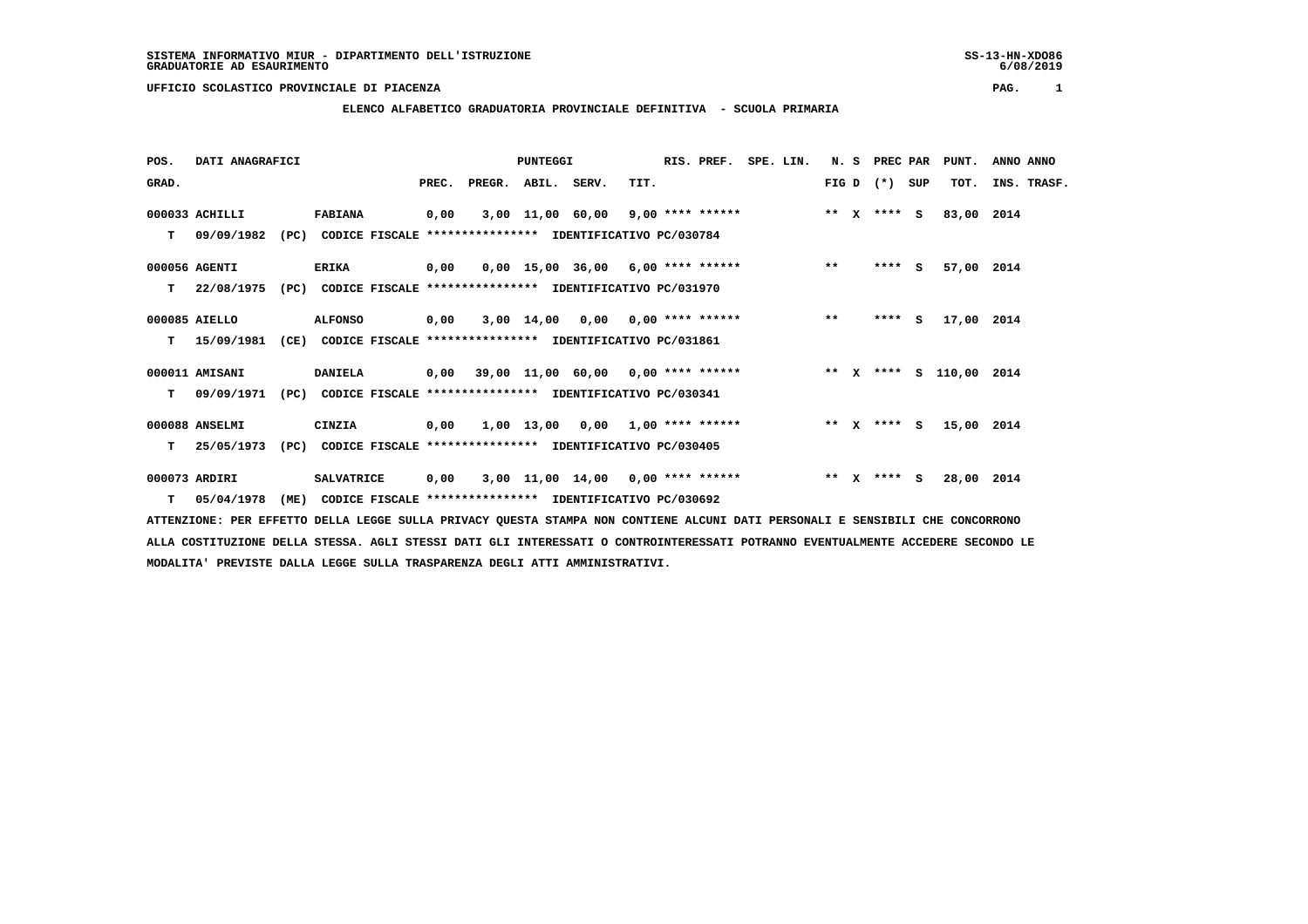**ELENCO ALFABETICO GRADUATORIA PROVINCIALE DEFINITIVA - SCUOLA PRIMARIA**

| POS.  | DATI ANAGRAFICI    |      |                                                               |      |                          | <b>PUNTEGGI</b> |                                            |      | RIS. PREF. SPE. LIN.      |                 |         | N. S PREC PAR |     | PUNT.              | ANNO ANNO   |
|-------|--------------------|------|---------------------------------------------------------------|------|--------------------------|-----------------|--------------------------------------------|------|---------------------------|-----------------|---------|---------------|-----|--------------------|-------------|
| GRAD. |                    |      |                                                               |      | PREC. PREGR. ABIL. SERV. |                 |                                            | TIT. |                           |                 |         | FIG D $(*)$   | SUP | TOT.               | INS. TRASF. |
|       | 000078 AREVALO     |      | ZAYDA AURISTE                                                 | 0,00 |                          |                 | 3,00 11,00 0,00                            |      | $6,00$ **** ****** *** ** |                 |         | $***$ S       |     | 20,00 2014         |             |
| т     | 11/02/1959         | (EE) | CODICE FISCALE **************** IDENTIFICATIVO PC/033031      |      |                          |                 |                                            |      |                           |                 |         |               |     |                    |             |
|       | 000020 ARZENTE     |      | ANNA                                                          |      |                          |                 | $0,00$ 26,00 11,00 60,00 0,00 **** ******  |      |                           | $***$ x $***$ S |         |               |     | 97,00 2014         |             |
| т     | 19/10/1968         | (CZ) | CODICE FISCALE **************** IDENTIFICATIVO PC/030271      |      |                          |                 |                                            |      |                           |                 |         |               |     |                    |             |
|       | 000063 BAISTROCCHI |      | <b>MICHELA</b>                                                | 0,00 |                          |                 | 3,00 14,00 30,00 0,00 **** ******          |      |                           | $\mathbf{I}$    |         | ** X **** S   |     | 47,00 2014         |             |
| т     | 19/09/1973         |      | (CR) CODICE FISCALE **************** IDENTIFICATIVO PC/031519 |      |                          |                 |                                            |      |                           |                 |         |               |     |                    |             |
|       | 000058 BALLETTI    |      | <b>SARA</b>                                                   | 0,00 |                          |                 | $0,00$ 12,00 44,00 0,00 **** ****** *** ** |      |                           |                 |         | $***$ S       |     | 56,00 2014         |             |
| т     | 06/02/1971         |      | (PC) CODICE FISCALE **************** IDENTIFICATIVO PC/030197 |      |                          |                 |                                            |      |                           |                 |         |               |     |                    |             |
|       | 000005 BARBELLA    |      | <b>CATERINA</b>                                               |      |                          |                 | 0,00 47,00 12,00 60,00 0,00 **** ******    |      |                           |                 | $* *$   |               |     | **** S 119,00 2014 |             |
|       | 20/09/1979         | (SR) | CODICE FISCALE **************** IDENTIFICATIVO PC/030101      |      |                          |                 |                                            |      |                           |                 |         |               |     |                    |             |
|       | 000027 BARBIERI    |      | <b>MARIA ROSA</b>                                             | 0,00 |                          |                 | $16,00$ $12,00$ $60,00$ $0,00$ **** ****** |      |                           |                 | $***$ X | **** S        |     | 88,00 2014         |             |
| T.    | 02/11/1974         |      | (PC) CODICE FISCALE **************** IDENTIFICATIVO PC/030088 |      |                          |                 |                                            |      |                           |                 |         |               |     |                    |             |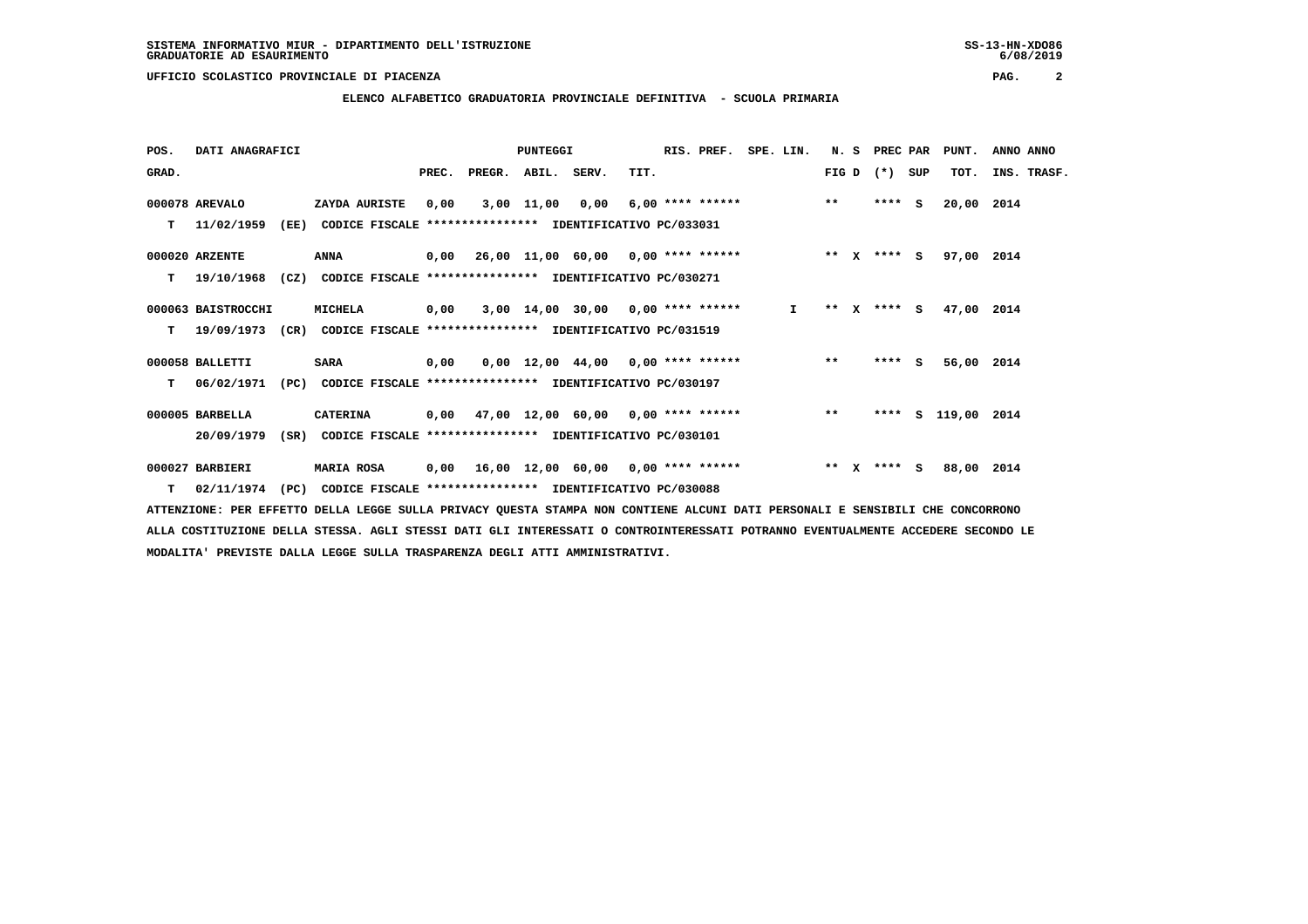**ELENCO ALFABETICO GRADUATORIA PROVINCIALE DEFINITIVA - SCUOLA PRIMARIA**

| POS.  | DATI ANAGRAFICI  |      |                                                          |       |        | <b>PUNTEGGI</b> |                                      |      | RIS. PREF.                | SPE. LIN.    | N.S     |              | PREC PAR    |     | PUNT.      | ANNO ANNO   |
|-------|------------------|------|----------------------------------------------------------|-------|--------|-----------------|--------------------------------------|------|---------------------------|--------------|---------|--------------|-------------|-----|------------|-------------|
| GRAD. |                  |      |                                                          | PREC. | PREGR. | ABIL. SERV.     |                                      | TIT. |                           |              |         |              | FIG D $(*)$ | SUP | TOT.       | INS. TRASF. |
|       | 000087 BARTOLI   |      | ILARIA                                                   | 0,00  |        | 3,00 12,00      | 0,00                                 |      | $0,00$ **** ******        |              | $***$ X |              | **** S      |     | 15,00 2014 |             |
| т     | 24/08/1977       | (PC) | CODICE FISCALE **************** IDENTIFICATIVO PC/030222 |       |        |                 |                                      |      |                           |              |         |              |             |     |            |             |
|       | 000028 BARTOLI   |      | MONICA                                                   | 0,00  |        |                 | $42,00$ 10,00 36,00 0,00 **** ****** |      |                           | $\mathbf{I}$ | $* *$   |              | $***$ S     |     | 88,00      | 2019 2019   |
|       | 10/01/1976       | (NA) | CODICE FISCALE **************** IDENTIFICATIVO PC/034330 |       |        |                 |                                      |      |                           |              |         |              |             |     |            |             |
|       | 000086 BASUINO   |      | GIUSEPPINA                                               | 0.00  |        |                 | $3,00$ 14,00 0,00 0,00 **** ******   |      |                           |              | $* *$   |              | $***$ S     |     | 17,00      | 2019 2019   |
|       | 28/03/1971       | (PZ) | CODICE FISCALE **************** IDENTIFICATIVO PC/034341 |       |        |                 |                                      |      |                           |              |         |              |             |     |            |             |
|       | 000055 BENEVENTO |      | <b>MARIA</b>                                             | 0,00  |        |                 | $0,00$ 12,00 48,00 0,00 **** ******  |      |                           |              | $***$   |              | $***5$      |     | 60,00      | 2014        |
| т     | 14/05/1979       | (KR) | CODICE FISCALE **************** IDENTIFICATIVO PC/030141 |       |        |                 |                                      |      |                           |              |         |              |             |     |            |             |
|       | 000099 BERNARDI  |      | <b>SARA</b>                                              | 0,00  |        |                 | $0.00$ 12.00 0.00 0.00 **** ******   |      |                           |              | $***$   |              | ****        | s   | 12,00 2014 |             |
| т     | 04/05/1982       | (PC) | CODICE FISCALE **************** IDENTIFICATIVO PC/030511 |       |        |                 |                                      |      |                           |              |         |              |             |     |            |             |
|       | 000089 BERTOGLIO |      | <b>MARIA CRISTIN</b>                                     | 0,00  |        | 0,00 15,00      |                                      |      | $0,00$ $0,00$ **** ****** |              | $* *$   | $\mathbf{x}$ | **** S      |     | 15,00 2014 |             |
| T.    | 18/03/1968       | (LO) | CODICE FISCALE **************** IDENTIFICATIVO PC/030933 |       |        |                 |                                      |      |                           |              |         |              |             |     |            |             |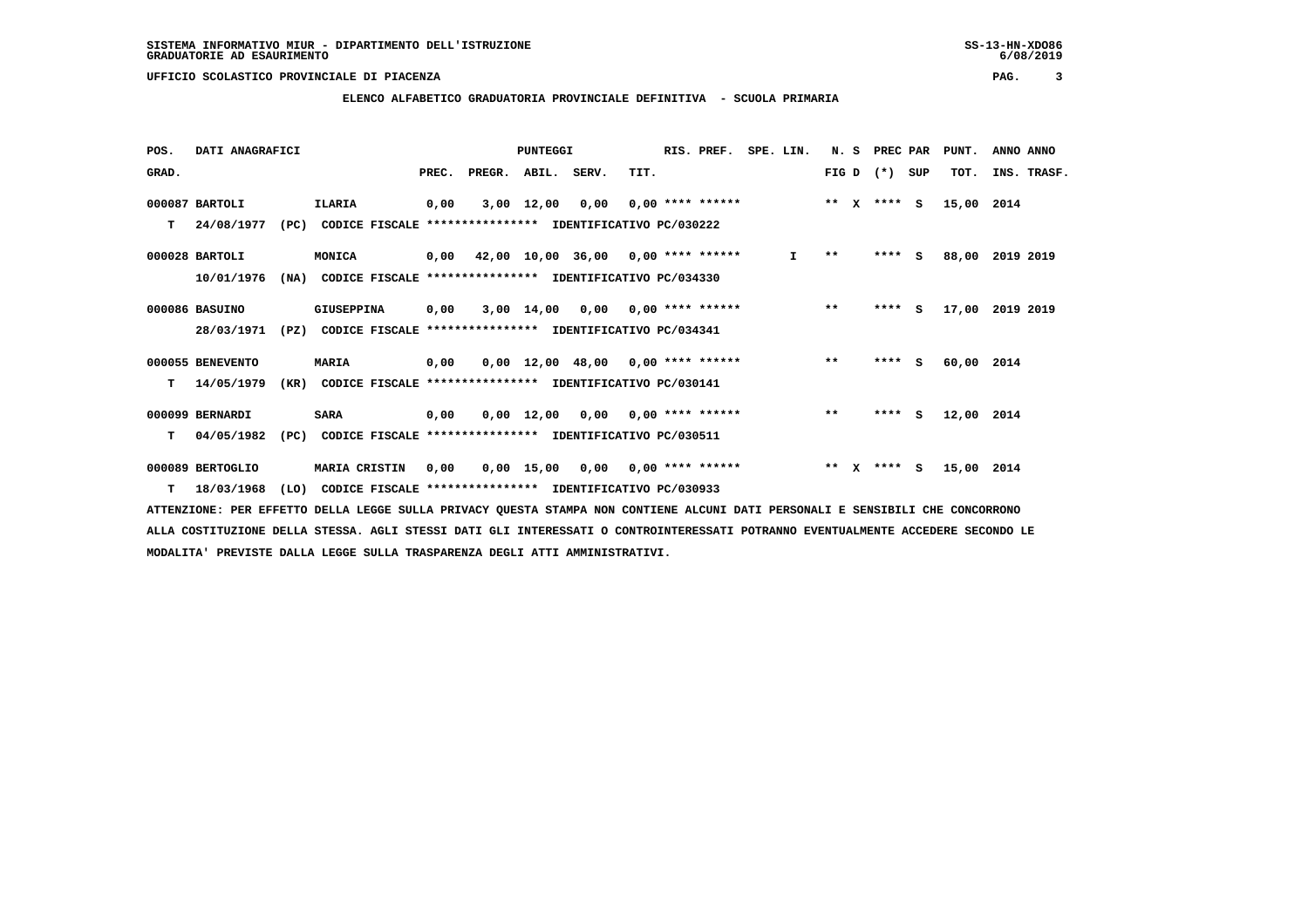**ELENCO ALFABETICO GRADUATORIA PROVINCIALE DEFINITIVA - SCUOLA PRIMARIA**

| POS.         | DATI ANAGRAFICI  |      |                                                               |      |                          | <b>PUNTEGGI</b> |                                     |      | RIS. PREF. SPE. LIN. |                 |       | N. S PREC PAR |     | PUNT.      | ANNO ANNO   |
|--------------|------------------|------|---------------------------------------------------------------|------|--------------------------|-----------------|-------------------------------------|------|----------------------|-----------------|-------|---------------|-----|------------|-------------|
| GRAD.        |                  |      |                                                               |      | PREC. PREGR. ABIL. SERV. |                 |                                     | TIT. |                      |                 |       | FIG D $(*)$   | SUP | TOT.       | INS. TRASF. |
| 000102 BETTA |                  |      | <b>VALERIA</b>                                                | 0,00 |                          |                 | $0,00$ 11,00 0,00 0,00 **** ******  |      |                      | $***$ x $***$ s |       |               |     | 11,00 2014 |             |
| т            | 02/02/1977       | (PC) | CODICE FISCALE **************** IDENTIFICATIVO PC/030524      |      |                          |                 |                                     |      |                      |                 |       |               |     |            |             |
|              | 000083 BETTINI   |      | <b>ERSILIA</b>                                                | 0,00 |                          |                 | $3,00$ 14,00 0,00 0,00 **** ******  |      |                      | ** X **** S     |       |               |     | 17,00 2014 |             |
| т            | 17/03/1964       |      | (SO) CODICE FISCALE **************** IDENTIFICATIVO PC/024964 |      |                          |                 |                                     |      |                      |                 |       |               |     |            |             |
|              | 000036 BOCCHETTI |      | <b>PAOLA</b>                                                  | 0,00 |                          |                 | $0,00$ 11,00 58,00 6,00 **** ****** |      |                      | ** X **** S     |       |               |     | 75,00 2014 |             |
| T.           | 27/10/1976       |      | (NA) CODICE FISCALE **************** IDENTIFICATIVO PC/030107 |      |                          |                 |                                     |      |                      |                 |       |               |     |            |             |
|              | 000035 BOSELLI   |      | <b>FRANCESCA</b>                                              | 0,00 |                          |                 | $0,00$ 14,00 60,00 3,00 **** ****** |      |                      | $*** x*** s$    |       |               |     | 77,00 2014 |             |
| т            | 01/08/1979       |      | (PR) CODICE FISCALE **************** IDENTIFICATIVO PC/030450 |      |                          |                 |                                     |      |                      |                 |       |               |     |            |             |
| 000103 BOTTI |                  |      | <b>LAURA</b>                                                  | 0,00 |                          |                 | 0,00 11,00 0,00 0,00 **** ******    |      |                      |                 | $* *$ | $***$ S       |     | 11,00 2014 |             |
| т            | 30/09/1982       | (PC) | CODICE FISCALE **************** IDENTIFICATIVO PC/029999      |      |                          |                 |                                     |      |                      |                 |       |               |     |            |             |
| 000064 BOTTI |                  |      | <b>PAMELA</b>                                                 | 0,00 |                          |                 | $0,00$ 11,00 36,00 0,00 **** ****** |      |                      |                 | $***$ | $***$ S       |     | 47,00 2014 |             |
|              | $T = 24/04/1981$ |      | (PC) CODICE FISCALE **************** IDENTIFICATIVO PC/029982 |      |                          |                 |                                     |      |                      |                 |       |               |     |            |             |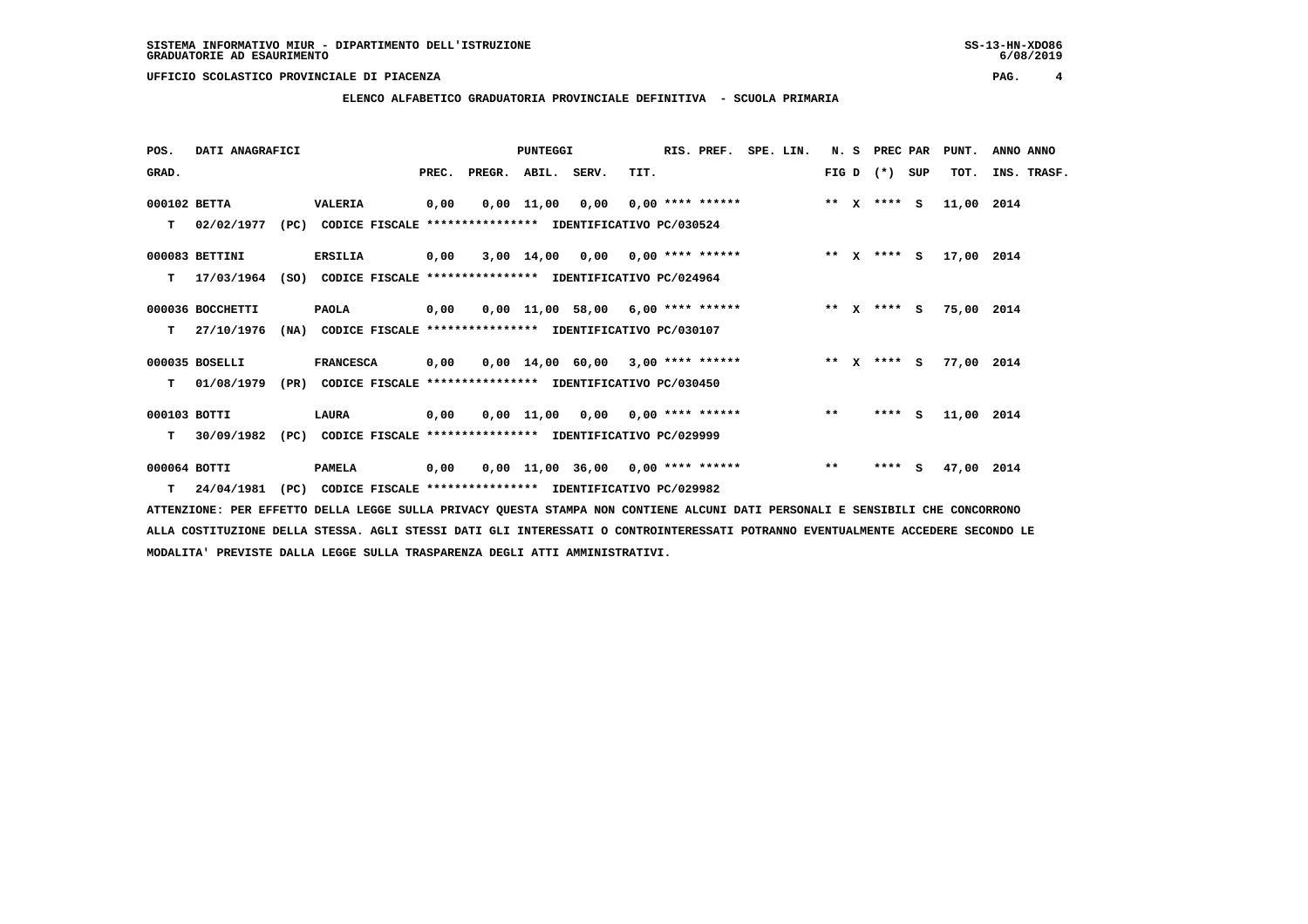**ELENCO ALFABETICO GRADUATORIA PROVINCIALE DEFINITIVA - SCUOLA PRIMARIA**

| POS.         | DATI ANAGRAFICI  |      |                                                               |      |                          | <b>PUNTEGGI</b> |                                                                             |      | RIS. PREF. SPE. LIN. |                 |       | N. S PREC PAR |     | PUNT.      | ANNO ANNO |             |
|--------------|------------------|------|---------------------------------------------------------------|------|--------------------------|-----------------|-----------------------------------------------------------------------------|------|----------------------|-----------------|-------|---------------|-----|------------|-----------|-------------|
| GRAD.        |                  |      |                                                               |      | PREC. PREGR. ABIL. SERV. |                 |                                                                             | TIT. |                      |                 |       | $FIG D (*)$   | SUP | TOT.       |           | INS. TRASF. |
| 000048 BRAVI |                  |      | <b>DANIELA</b>                                                | 0,00 |                          |                 | $0,00$ 11,00 60,00 0,00 **** ******                                         |      |                      | $***$ x $***$ s |       |               |     | 71,00 2014 |           |             |
| т            | 21/04/1971       |      | (PC) CODICE FISCALE **************** IDENTIFICATIVO PC/030224 |      |                          |                 |                                                                             |      |                      |                 |       |               |     |            |           |             |
|              | 000010 BRESCIA   |      | IMMACOLATA                                                    |      |                          |                 | 0,00 36,00 14,00 60,00 0,00 **** ****** **** *** ** **** \$ 110,00 2014     |      |                      |                 |       |               |     |            |           |             |
| т            | 30/03/1981       | (NA) | CODICE FISCALE **************** IDENTIFICATIVO PC/030862      |      |                          |                 |                                                                             |      |                      |                 |       |               |     |            |           |             |
|              | 000042 BUFANO    |      | <b>MARIASTEFANIA 0,00</b>                                     |      |                          |                 | $0,00$ 16,00 58,00 0,00 **** ******                                         |      |                      |                 | $**$  | $***$ S       |     | 74,00 2014 |           |             |
| T.           | 11/03/1981       |      | (FG) CODICE FISCALE **************** IDENTIFICATIVO PC/029997 |      |                          |                 |                                                                             |      |                      |                 |       |               |     |            |           |             |
| 000070 CACI  |                  |      | LIDIA                                                         |      |                          |                 | $0.00$ 23.00 11.00 0.00 0.00 **** ******                                    |      |                      | ** x **** s     |       |               |     | 34,00 2014 |           |             |
|              | 18/01/1976       | (AG) | CODICE FISCALE **************** IDENTIFICATIVO PC/031407      |      |                          |                 |                                                                             |      |                      |                 |       |               |     |            |           |             |
|              | 000092 CANEPARI  |      | <b>ADELE</b>                                                  | 0,00 |                          |                 | $0,00$ 14,00 0,00 0,00 **** ******                                          |      |                      | ** x **** s     |       |               |     | 14,00 2014 |           |             |
| т            | 03/09/1977       |      | (BS) CODICE FISCALE **************** IDENTIFICATIVO PC/030782 |      |                          |                 |                                                                             |      |                      |                 |       |               |     |            |           |             |
| 000031 CANTE |                  |      | <b>STEFANIA</b>                                               | 0,00 |                          |                 | $0.00 \quad 16.00 \quad 70.00 \quad 0.00 \quad *** \quad *** \quad$ ******* |      |                      |                 | $***$ | **** S        |     | 86,00 2014 |           |             |
|              | $T = 10/04/1971$ |      | (MI) CODICE FISCALE **************** IDENTIFICATIVO PC/030030 |      |                          |                 |                                                                             |      |                      |                 |       |               |     |            |           |             |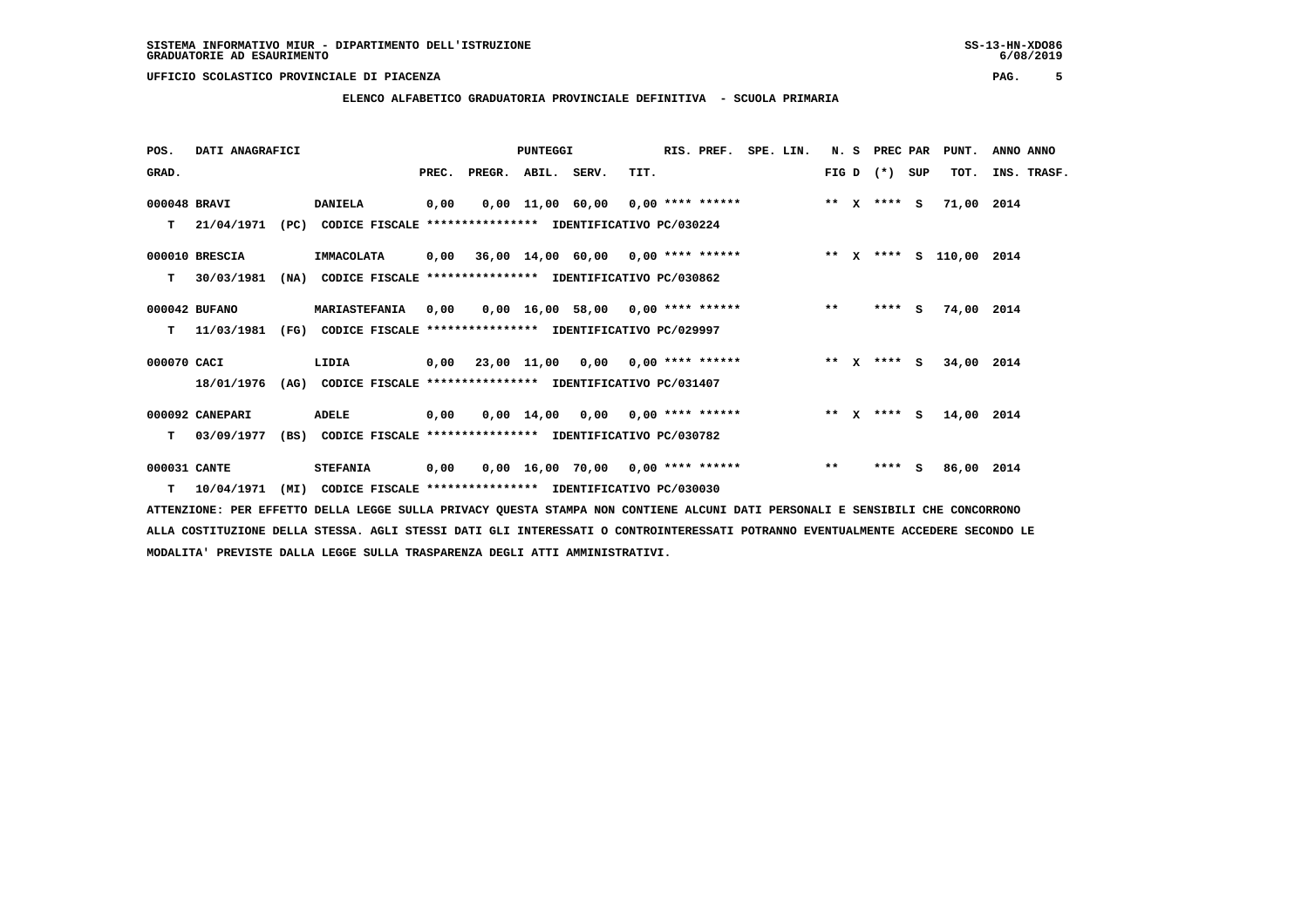**ELENCO ALFABETICO GRADUATORIA PROVINCIALE DEFINITIVA - SCUOLA PRIMARIA**

| POS.         | DATI ANAGRAFICI                                                           |      |                                                               |      |                          | <b>PUNTEGGI</b> |                                                   |      | RIS. PREF. SPE. LIN. |               |             | N. S PREC PAR |     | PUNT.              | ANNO ANNO |             |
|--------------|---------------------------------------------------------------------------|------|---------------------------------------------------------------|------|--------------------------|-----------------|---------------------------------------------------|------|----------------------|---------------|-------------|---------------|-----|--------------------|-----------|-------------|
| GRAD.        |                                                                           |      |                                                               |      | PREC. PREGR. ABIL. SERV. |                 |                                                   | TIT. |                      |               | FIG D $(*)$ |               | SUP | TOT.               |           | INS. TRASF. |
|              | 000004 CAPONE                                                             |      | <b>ROSA</b>                                                   |      |                          |                 | $0,00$ 49,00 11,00 60,00 0,00 **** ****** *** **  |      |                      |               |             | ****          |     | S 120,00 2014      |           |             |
|              | $T = 19/02/1971$                                                          |      | (NA) CODICE FISCALE **************** IDENTIFICATIVO PC/030243 |      |                          |                 |                                                   |      |                      |               |             |               |     |                    |           |             |
|              | 000007 CARDAMURO                                                          |      | <b>TIZIANA</b>                                                |      |                          |                 | 0,00 48,00 16,00 54,00 0,00 **** ****** ***** *** |      |                      |               |             |               |     | **** S 118,00 2014 |           |             |
| т            | 31/08/1979                                                                | (MI) | CODICE FISCALE **************** IDENTIFICATIVO PC/031676      |      |                          |                 |                                                   |      |                      |               |             |               |     |                    |           |             |
|              | 000008 CAROTENUTO                                                         |      | <b>ANGELA</b>                                                 |      |                          |                 | 0,00 47,00 11,00 56,00 4,00 **** ****** *** ***   |      |                      |               |             |               |     | **** S 118,00 2014 |           |             |
| T.           | 26/08/1966                                                                |      | (NA) CODICE FISCALE **************** IDENTIFICATIVO PC/031048 |      |                          |                 |                                                   |      |                      |               |             |               |     |                    |           |             |
|              | 000061 CAVAGNA                                                            |      | <b>EMILIA</b>                                                 |      |                          |                 | $0,00$ 46,00 6,00 0,00 0,00 **** ****** *** **    |      |                      |               |             | $***$ S       |     | 52,00 2009         |           |             |
| s            | 10/01/1966                                                                |      | (CR) CODICE FISCALE **************** IDENTIFICATIVO PC/026314 |      |                          |                 |                                                   |      |                      |               |             |               |     |                    |           |             |
|              | 000079 CIVARDI                                                            |      | <b>GAIA</b>                                                   | 0,00 |                          |                 | $3,00$ 15,00 0,00 0,00 **** ******                |      |                      | ** $X$ **** S |             |               |     | 18,00 2014         |           |             |
| T.           | 24/10/1979                                                                |      | (PC) CODICE FISCALE **************** IDENTIFICATIVO PC/030255 |      |                          |                 |                                                   |      |                      |               |             |               |     |                    |           |             |
| 000060 CORSO |                                                                           |      | <b>DANIELA</b>                                                | 0,00 |                          |                 | $0.00$ 11.00 42.00 0.00 **** ******               |      |                      |               | $***$       | **** S        |     | 53,00 2014         |           |             |
|              | T 16/06/1977 (PA) CODICE FISCALE *************** IDENTIFICATIVO PC/030510 |      |                                                               |      |                          |                 |                                                   |      |                      |               |             |               |     |                    |           |             |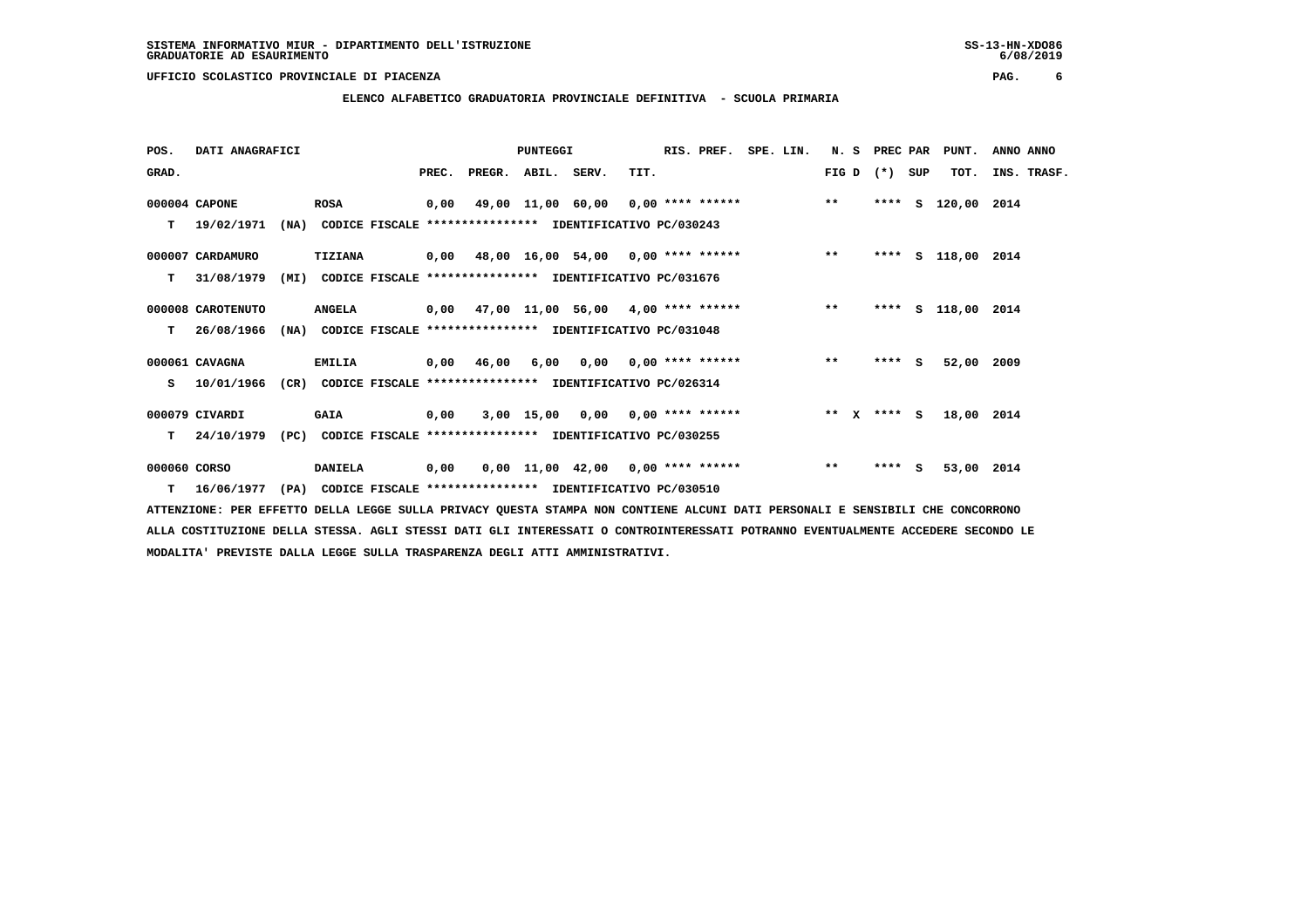**ELENCO ALFABETICO GRADUATORIA PROVINCIALE DEFINITIVA - SCUOLA PRIMARIA**

| POS.         | DATI ANAGRAFICI    |      |                                                               |       |                    | <b>PUNTEGGI</b> |                                                          |      | RIS. PREF.         | SPE. LIN. |              |       | N. S         | PREC PAR    |     | PUNT.         | ANNO ANNO   |
|--------------|--------------------|------|---------------------------------------------------------------|-------|--------------------|-----------------|----------------------------------------------------------|------|--------------------|-----------|--------------|-------|--------------|-------------|-----|---------------|-------------|
| GRAD.        |                    |      |                                                               | PREC. | PREGR. ABIL. SERV. |                 |                                                          | TIT. |                    |           |              |       |              | FIG D $(*)$ | SUP | TOT.          | INS. TRASF. |
| 000101 COSTA |                    |      | <b>ERIKA</b>                                                  | 0,00  |                    | 0,00 11,00      | 0,00                                                     |      | $0,00$ **** ****** |           |              |       |              | ** x **** S |     | 11,00 2014    |             |
| т            | 21/12/1979         |      | (LO) CODICE FISCALE **************** IDENTIFICATIVO PC/030821 |       |                    |                 |                                                          |      |                    |           |              |       |              |             |     |               |             |
|              | 000002 DE DONNO    |      | <b>VIVIANA</b>                                                |       |                    |                 | 0,00 45,00 11,00 60,00 6,00 **** ******                  |      |                    |           |              | $***$ |              | ****        |     | S 122,00 2014 |             |
| т            | 17/12/1982         | (LE) |                                                               |       |                    |                 | CODICE FISCALE **************** IDENTIFICATIVO PC/030251 |      |                    |           |              |       |              |             |     |               |             |
|              | 000046 DESALVATORE |      | <b>MARIA</b>                                                  | 0,00  |                    |                 | $3,00$ 13,00 56,00 0,00 **** ******                      |      |                    |           |              |       |              | ** x **** S |     | 72,00 2014    |             |
| т            | 24/12/1966         | (LE) |                                                               |       |                    |                 | CODICE FISCALE **************** IDENTIFICATIVO PC/030957 |      |                    |           |              |       |              |             |     |               |             |
|              | 000024 DI MAGRO    |      | CINZIA                                                        |       |                    |                 | $0,00$ 22,00 11,00 60,00 0,00 **** ******                |      |                    |           | $*** x*** s$ |       |              |             |     | 93,00 2014    |             |
| т            | 14/05/1983         | (PA) |                                                               |       |                    |                 | CODICE FISCALE **************** IDENTIFICATIVO PC/030142 |      |                    |           |              |       |              |             |     |               |             |
|              | 000038 DI SIVO     |      | LUCIA                                                         |       |                    |                 | $0,00$ 15,00 12,00 48,00 0,00 **** ******                |      |                    |           | I.           | $* *$ |              | **** S      |     | 75,00 2014    |             |
| т            | 08/03/1976         | (CE) |                                                               |       |                    |                 | CODICE FISCALE **************** IDENTIFICATIVO PC/030252 |      |                    |           |              |       |              |             |     |               |             |
|              | 000105 DI STASI    |      | LILIANA ASSUN                                                 | 0.00  | 11,00              |                 | $0.00$ $0.00$ $0.00$ $***$ **** ******                   |      |                    |           |              | $**$  | $\mathbf{x}$ | **** $S$    |     | 11,00         | 2019 2019   |
| т            | 15/08/1968         |      | (CS) CODICE FISCALE **************** IDENTIFICATIVO PC/034333 |       |                    |                 |                                                          |      |                    |           |              |       |              |             |     |               |             |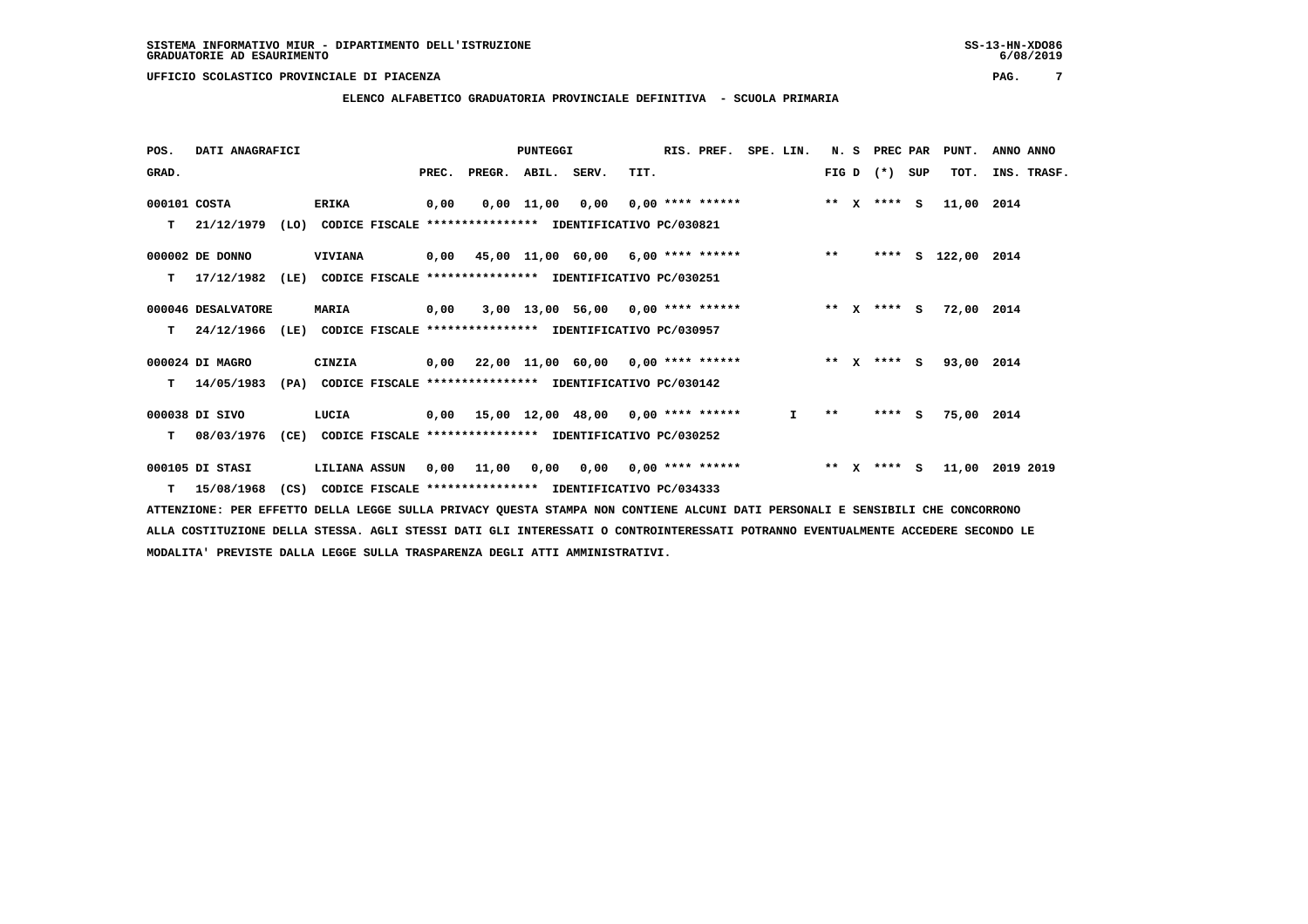**ELENCO ALFABETICO GRADUATORIA PROVINCIALE DEFINITIVA - SCUOLA PRIMARIA**

| POS.         | DATI ANAGRAFICI   |      |                                                               |       |        | <b>PUNTEGGI</b> |                                         |      | RIS. PREF.                | SPE. LIN.    | N. S        | PREC PAR    |     | PUNT.              | ANNO ANNO       |
|--------------|-------------------|------|---------------------------------------------------------------|-------|--------|-----------------|-----------------------------------------|------|---------------------------|--------------|-------------|-------------|-----|--------------------|-----------------|
| GRAD.        |                   |      |                                                               | PREC. | PREGR. | ABIL. SERV.     |                                         | TIT. |                           |              | FIG D $(*)$ |             | SUP | TOT.               | INS. TRASF.     |
|              | 000051 FERINI     |      | VINCENZA                                                      | 0,00  |        |                 | 8,00 13,00 48,00 0,00 **** ******       |      |                           | $\mathbf{I}$ | $* *$       | $***$ S     |     | 69,00              | 2014            |
| т            | 16/12/1983        |      | (PA) CODICE FISCALE **************** IDENTIFICATIVO PC/029989 |       |        |                 |                                         |      |                           |              |             |             |     |                    |                 |
|              | 000014 FERRARI    |      | <b>AGNESE</b>                                                 |       |        |                 | 0,00 32,00 15,00 60,00 0,00 **** ****** |      |                           |              | $***$       |             |     | **** S 107,00 2014 |                 |
| т            | 29/01/1983        | (PC) | CODICE FISCALE **************** IDENTIFICATIVO PC/030307      |       |        |                 |                                         |      |                           |              |             |             |     |                    |                 |
|              | 000090 FIACCADORI |      | FEDERICA                                                      | 0,00  |        |                 | $3,00$ 12,00 0,00 0,00 **** ******      |      |                           | $*** x*** s$ |             |             |     | 15,00 2014         |                 |
| т            | 18/09/1983        | (MN) | CODICE FISCALE **************** IDENTIFICATIVO PC/030275      |       |        |                 |                                         |      |                           |              |             |             |     |                    |                 |
|              | 000068 FIANDACA   |      | <b>ANTONINO</b>                                               |       |        |                 | 0,00 19,00 16,00 0,00 0,00 **** ******  |      |                           |              | $***$       | $***5$      |     |                    | 35,00 2019 2019 |
| т            | 19/10/1971        | (RG) | CODICE FISCALE **************** IDENTIFICATIVO PC/034334      |       |        |                 |                                         |      |                           |              |             |             |     |                    |                 |
|              | 000084 FIORANI    |      | <b>MIRIAM</b>                                                 | 0,00  |        | 3,00 14,00      |                                         |      | $0,00$ $0,00$ **** ****** |              |             | ** x **** s |     | 17,00 2014         |                 |
| т            | 19/06/1980        | (PC) | CODICE FISCALE **************** IDENTIFICATIVO PC/030601      |       |        |                 |                                         |      |                           |              |             |             |     |                    |                 |
| 000029 FIUME |                   |      | <b>MADIA</b>                                                  |       |        |                 | 0,00 12,00 15,00 60,00 0,00 **** ****** |      |                           |              | $***$       | ****        | s   | 87,00 2014         |                 |
| T.           | 17/04/1976        |      | (BA) CODICE FISCALE **************** IDENTIFICATIVO PC/030520 |       |        |                 |                                         |      |                           |              |             |             |     |                    |                 |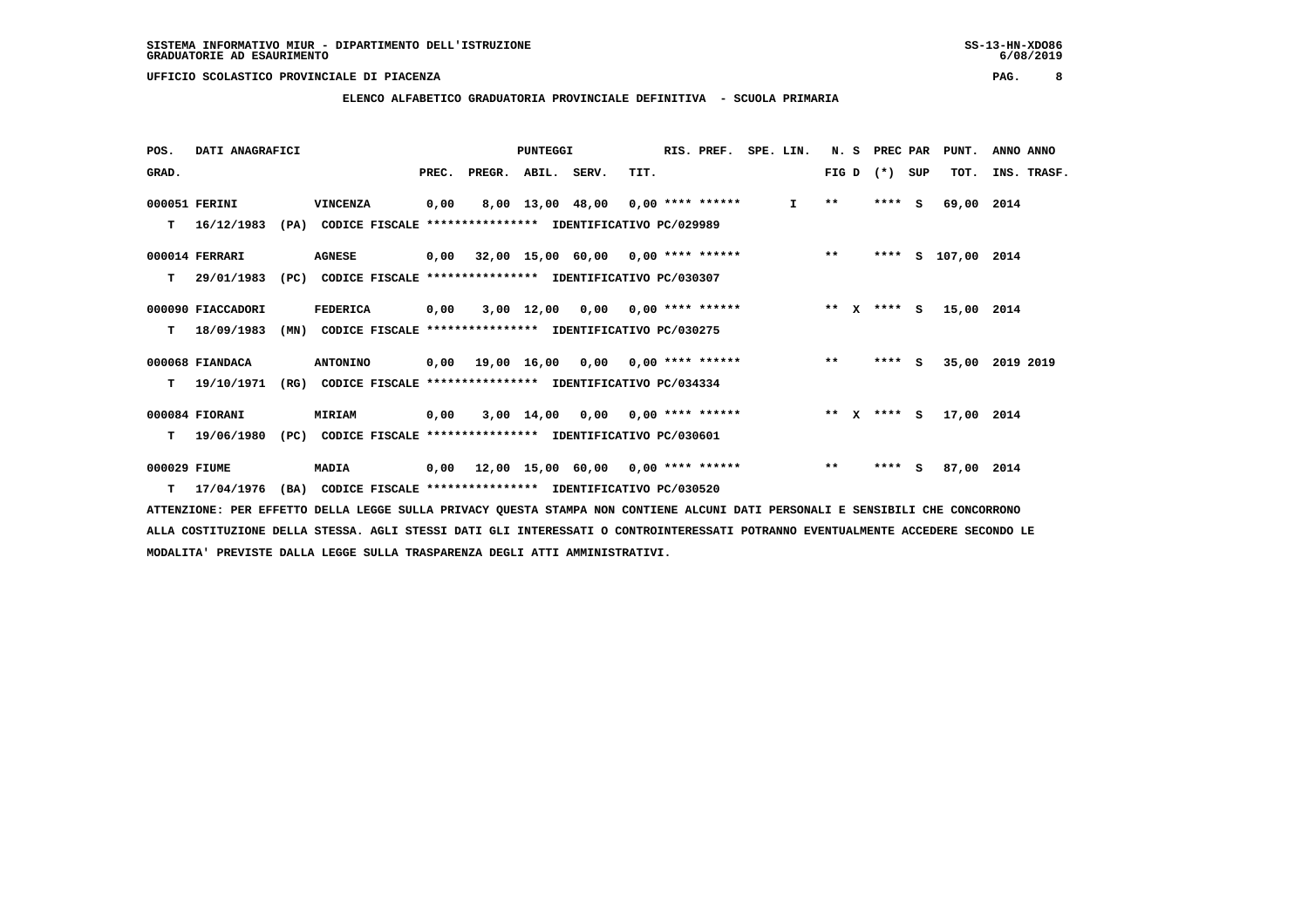**ELENCO ALFABETICO GRADUATORIA PROVINCIALE DEFINITIVA - SCUOLA PRIMARIA**

| POS.         | DATI ANAGRAFICI   |      |                                                               |       |                    | <b>PUNTEGGI</b> |                                           |      | RIS. PREF. | SPE. LIN.     |       | N. S PREC PAR |     | PUNT.      | ANNO ANNO |             |
|--------------|-------------------|------|---------------------------------------------------------------|-------|--------------------|-----------------|-------------------------------------------|------|------------|---------------|-------|---------------|-----|------------|-----------|-------------|
| GRAD.        |                   |      |                                                               | PREC. | PREGR. ABIL. SERV. |                 |                                           | TIT. |            |               | FIG D | $(* )$        | SUP | TOT.       |           | INS. TRASF. |
|              | 000062 FONTANAZZA |      | <b>DANIELA</b>                                                | 0,00  | 14,00              |                 | $0,00$ 36,00 0,00 **** ******             |      |            |               | $***$ | $***$ S       |     | 50,00      | 2019 2019 |             |
| т            | 05/09/1969        | (EN) | CODICE FISCALE **************** IDENTIFICATIVO PC/034335      |       |                    |                 |                                           |      |            |               |       |               |     |            |           |             |
|              | 000045 FRATTOLA   |      | <b>MARA</b>                                                   | 0,00  |                    |                 | $0.00$ 13.00 60.00 0.00 **** ******       |      |            | ** $X$ **** S |       |               |     | 73,00 2014 |           |             |
| т            | 14/09/1966        | (PC) | CODICE FISCALE **************** IDENTIFICATIVO PC/030417      |       |                    |                 |                                           |      |            |               |       |               |     |            |           |             |
|              | 000080 GALTELLI   |      | <b>ELEONORA</b>                                               | 0,00  |                    |                 | $0,00$ 18,00 0,00 0,00 **** ******        |      |            |               | $**$  | $***$ S       |     | 18,00 2014 |           |             |
| T.           | 21/05/1983        | (PC) | CODICE FISCALE **************** IDENTIFICATIVO PC/029967      |       |                    |                 |                                           |      |            |               |       |               |     |            |           |             |
| 000100 GATTI |                   |      | CLAUDIA                                                       | 0,00  |                    |                 | $0.00$ 11.00 0.00 0.00 **** ******        |      |            | ** x **** s   |       |               |     | 11,00 2014 |           |             |
| т            | 30/12/1977        |      | (PC) CODICE FISCALE **************** IDENTIFICATIVO PC/030071 |       |                    |                 |                                           |      |            |               |       |               |     |            |           |             |
| 000044 GATTI |                   |      | LIDIA                                                         |       |                    |                 | $0.00$ 33.00 17.00 24.00 0.00 **** ****** |      |            |               |       | ** x **** S   |     | 74,00 2014 |           |             |
| т            | 18/01/1968        | (PC) | CODICE FISCALE **************** IDENTIFICATIVO PC/030399      |       |                    |                 |                                           |      |            |               |       |               |     |            |           |             |
|              | 000054 GENNARI    |      | LUCIA                                                         | 0,00  |                    |                 | $0.00$ 11.00 52.00 0.00 **** ******       |      |            |               | $***$ | ****          | - S | 63,00 2014 |           |             |
| T.           | 21/09/1966        |      | (PC) CODICE FISCALE **************** IDENTIFICATIVO PC/031006 |       |                    |                 |                                           |      |            |               |       |               |     |            |           |             |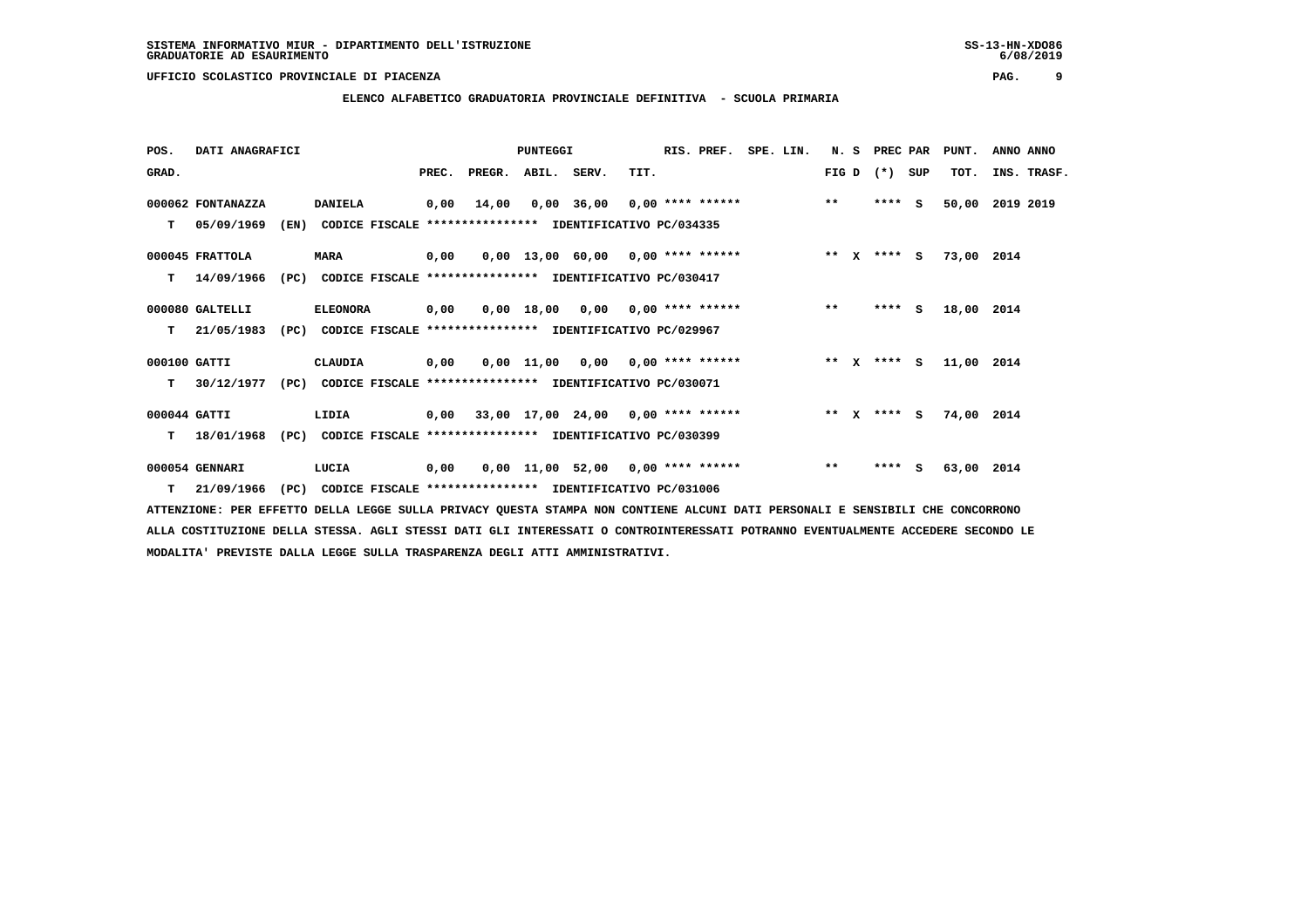**ELENCO ALFABETICO GRADUATORIA PROVINCIALE DEFINITIVA - SCUOLA PRIMARIA**

| POS.         | DATI ANAGRAFICI   |      |                                                               |       |                    | <b>PUNTEGGI</b> |                                                                        |      | RIS. PREF. | SPE. LIN. |              |       | N. S | PREC PAR    |          | PUNT.                   | ANNO ANNO       |
|--------------|-------------------|------|---------------------------------------------------------------|-------|--------------------|-----------------|------------------------------------------------------------------------|------|------------|-----------|--------------|-------|------|-------------|----------|-------------------------|-----------------|
| GRAD.        |                   |      |                                                               | PREC. | PREGR. ABIL. SERV. |                 |                                                                        | TIT. |            |           |              |       |      | FIG D $(*)$ | SUP      | TOT.                    | INS. TRASF.     |
|              | 000016 GENTILE    |      | <b>ANTONELLA</b>                                              |       |                    |                 | $0,00$ 31,00 11,00 60,00 3,00 **** ****** **** *** **** \$ 105,00 2014 |      |            |           |              |       |      |             |          |                         |                 |
| т            | 29/09/1983        |      | (TP) CODICE FISCALE **************** IDENTIFICATIVO PC/031073 |       |                    |                 |                                                                        |      |            |           |              |       |      |             |          |                         |                 |
|              | 000047 GIACALONE  |      | VINCENZA                                                      | 0,00  |                    |                 | $6,00$ 12,00 54,00 0,00 **** ******                                    |      |            |           | ** x **** S  |       |      |             |          | 72,00 2014              |                 |
| т            | 21/07/1975        | (SR) | CODICE FISCALE **************** IDENTIFICATIVO PC/030056      |       |                    |                 |                                                                        |      |            |           |              |       |      |             |          |                         |                 |
|              | 000072 GIAVANTE   |      | <b>CONCETTA</b>                                               |       |                    |                 | 0,00 12,00 18,00 0,00 0,00 **** ******                                 |      |            |           |              | $**$  |      | ****        | <b>S</b> | 30,00 2014              |                 |
| т            | 30/11/1983        | (SR) | CODICE FISCALE **************** IDENTIFICATIVO PC/031143      |       |                    |                 |                                                                        |      |            |           |              |       |      |             |          |                         |                 |
|              | 000025 GIORGIO    |      | GIULIANA                                                      |       |                    |                 |                                                                        |      |            |           |              | $***$ |      | $***5$      |          | 91,00 2014              |                 |
| т            | 14/10/1967        | (MI) | CODICE FISCALE **************** IDENTIFICATIVO PC/030195      |       |                    |                 |                                                                        |      |            |           |              |       |      |             |          |                         |                 |
| 000009 GRECO |                   |      | <b>GIUSEPPE</b>                                               |       |                    |                 | 0,00 37,00 16,00 60,00 0,00 **** ******                                |      |            |           |              |       |      |             |          | ** x **** s 113,00 2014 |                 |
| т            | 12/10/1977        | (PA) | CODICE FISCALE **************** IDENTIFICATIVO PC/030185      |       |                    |                 |                                                                        |      |            |           |              |       |      |             |          |                         |                 |
|              | 000074 GUARRACINO |      | CLAUDIA                                                       | 0,00  |                    |                 | 12,00 12,00 0,00 3,00 **** ******                                      |      |            |           | $\mathbf{I}$ | $* *$ |      | ****        | S.       |                         | 27,00 2019 2019 |
| т            | 20/03/1976        | (SA) | CODICE FISCALE **************** IDENTIFICATIVO PC/034336      |       |                    |                 |                                                                        |      |            |           |              |       |      |             |          |                         |                 |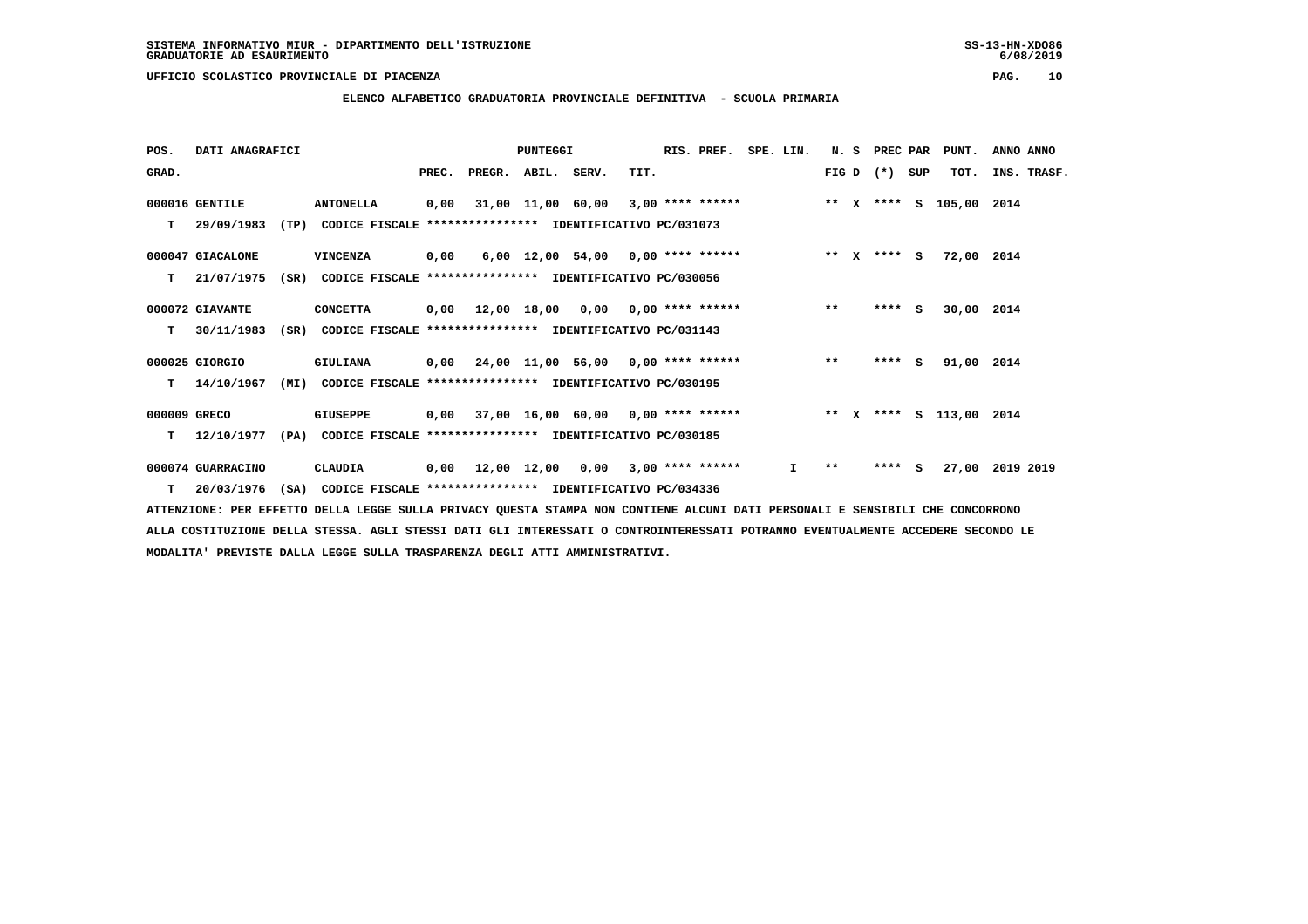## **ELENCO ALFABETICO GRADUATORIA PROVINCIALE DEFINITIVA - SCUOLA PRIMARIA**

| POS.         | DATI ANAGRAFICI              |                                                                            |      |                                                 | <b>PUNTEGGI</b> |                                                  |      | RIS. PREF. | SPE. LIN.           |       | N. S PREC PAR   | PUNT.              | ANNO ANNO   |  |
|--------------|------------------------------|----------------------------------------------------------------------------|------|-------------------------------------------------|-----------------|--------------------------------------------------|------|------------|---------------------|-------|-----------------|--------------------|-------------|--|
| GRAD.        |                              |                                                                            |      | PREC. PREGR. ABIL. SERV.                        |                 |                                                  | TIT. |            |                     |       | FIG D $(*)$ SUP | TOT.               | INS. TRASF. |  |
|              | 000096 IMPIERI               | <b>BARBARA</b>                                                             | 0,00 |                                                 |                 | $0,00$ 12,00 0,00 0,00 **** ****** * ** X **** S |      |            |                     |       |                 | 12,00 2014         |             |  |
| T.           | 08/05/1973                   | (PV) CODICE FISCALE **************** IDENTIFICATIVO PC/030338              |      |                                                 |                 |                                                  |      |            |                     |       |                 |                    |             |  |
|              | 000043 LABATI                | <b>SILVANA</b>                                                             | 0,00 |                                                 |                 | $0,00$ 14,00 60,00 0,00 **** ****** *** **       |      |            |                     |       | $***$ S         | 74,00 2014         |             |  |
|              | T 14/11/1967                 | (PC) CODICE FISCALE **************** IDENTIFICATIVO PC/032387              |      |                                                 |                 |                                                  |      |            |                     |       |                 |                    |             |  |
| 000017 LANZA |                              | <b>ENRICO</b>                                                              |      | $0,00$ 41,00 0,00 60,00 0,00 **** ****** *** ** |                 |                                                  |      |            |                     |       |                 | **** S 101,00 2014 |             |  |
| T.           | 16/07/1963                   | (PC) CODICE FISCALE **************** IDENTIFICATIVO PC/030229              |      |                                                 |                 |                                                  |      |            |                     |       |                 |                    |             |  |
|              | 000091 LIUZZI                | LEONARDA                                                                   | 0,00 |                                                 |                 | $3,00$ 11,00 0,00 0,00 **** ******               |      |            | $***$ $X$ $***$ $S$ |       |                 | 14,00 2014         |             |  |
|              | $T = 16/07/1975$             | (MT) CODICE FISCALE **************** IDENTIFICATIVO PC/032093              |      |                                                 |                 |                                                  |      |            |                     |       |                 |                    |             |  |
| 000021 LOSI  |                              | VANNA                                                                      |      | 0,00 25,00 12,00 60,00 0,00 **** ******         |                 |                                                  |      |            |                     | $***$ | $***$ S         | 97,00 2014         |             |  |
| т            | 20/02/1973<br>(PC)           | CODICE FISCALE **************** IDENTIFICATIVO PC/030373                   |      |                                                 |                 |                                                  |      |            |                     |       |                 |                    |             |  |
|              | 000066 LURASCHI OBONYO ALICE |                                                                            | 0,00 |                                                 |                 | $3,00$ 12,00 24,00 0,00 **** ******              |      |            |                     | $**$  | $***$ S         | 39,00 2014         |             |  |
|              |                              | T 26/09/1970 (EE) CODICE FISCALE **************** IDENTIFICATIVO PC/033735 |      |                                                 |                 |                                                  |      |            |                     |       |                 |                    |             |  |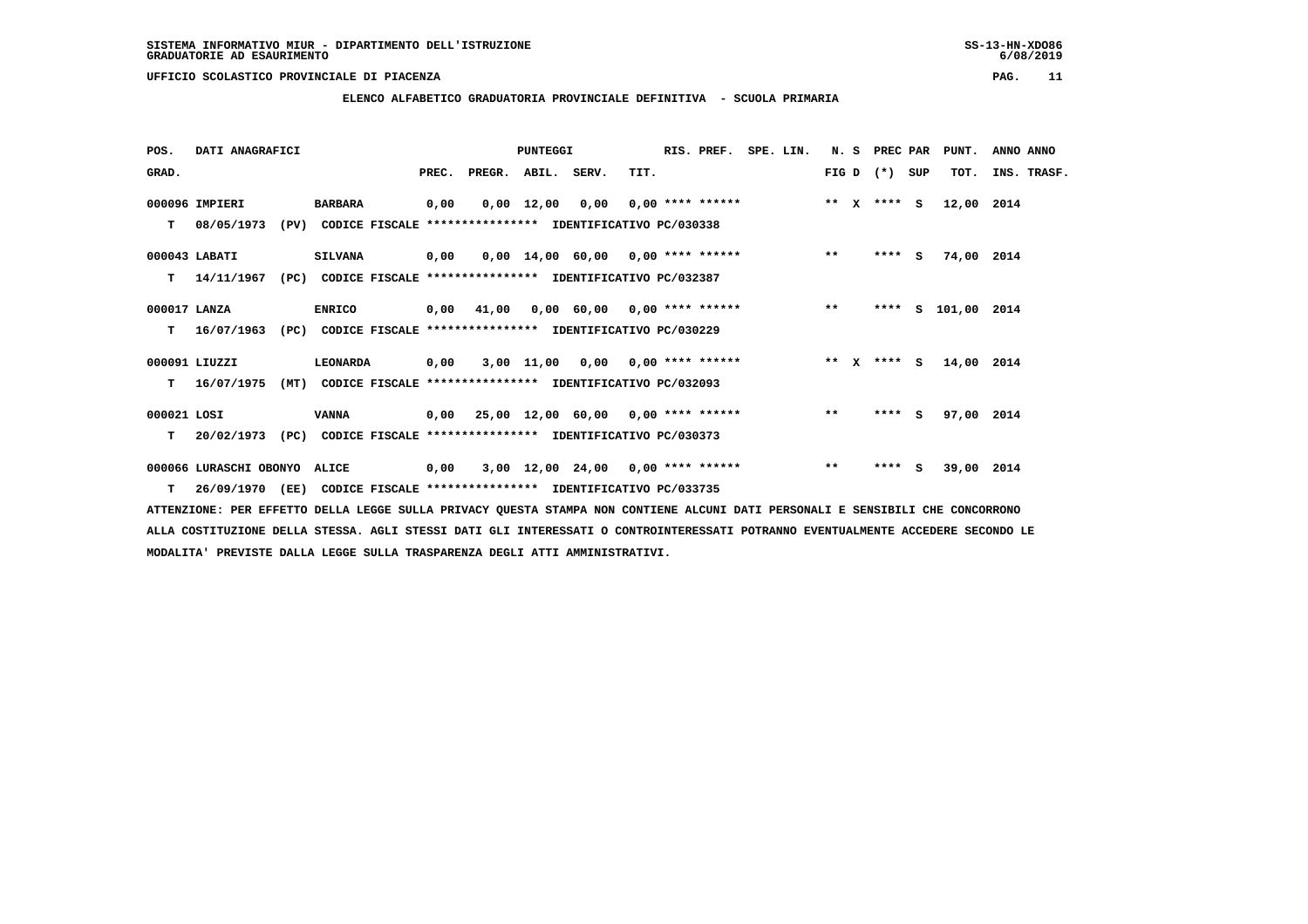## **ELENCO ALFABETICO GRADUATORIA PROVINCIALE DEFINITIVA - SCUOLA PRIMARIA**

| POS.  | DATI ANAGRAFICI    |      |                                                                          |      |                                                  | PUNTEGGI |                                     |      | RIS. PREF. | SPE. LIN.       |       | N. S PREC PAR   | PUNT.              | ANNO ANNO |             |
|-------|--------------------|------|--------------------------------------------------------------------------|------|--------------------------------------------------|----------|-------------------------------------|------|------------|-----------------|-------|-----------------|--------------------|-----------|-------------|
| GRAD. |                    |      |                                                                          |      | PREC. PREGR. ABIL. SERV.                         |          |                                     | TIT. |            |                 |       | $FIG D (*) SUB$ | TOT.               |           | INS. TRASF. |
|       | 000075 MADONNA     |      | ORNELLA                                                                  |      | 0,00 12,00 11,00 0,00 0,00 **** ****** *** **    |          |                                     |      |            |                 |       | $***$ S         | 23,00 2014         |           |             |
| т     | 22/08/1977         |      | (CE) CODICE FISCALE **************** IDENTIFICATIVO PC/022500            |      |                                                  |          |                                     |      |            |                 |       |                 |                    |           |             |
|       | 000015 MALERBA     |      | MARIA GIULIA                                                             |      | $0,00$ 34,00 11,00 60,00 0,00 **** ****** *** ** |          |                                     |      |            |                 |       |                 | **** S 105,00 2014 |           |             |
| T.    | 27/07/1982         | (LO) | CODICE FISCALE **************** IDENTIFICATIVO PC/030247                 |      |                                                  |          |                                     |      |            |                 |       |                 |                    |           |             |
|       | 000041 MALLIA      |      | <b>MARINA</b>                                                            |      | 0,00 15,00 11,00 48,00 0,00 **** ******          |          |                                     |      |            | $*** x*** s$    |       |                 | 74,00 2014         |           |             |
| T.    | 19/04/1963         |      | (PC) CODICE FISCALE **************** IDENTIFICATIVO PC/032010            |      |                                                  |          |                                     |      |            |                 |       |                 |                    |           |             |
|       | 000081 MANTUANO    |      | <b>MARTA</b>                                                             | 0,00 |                                                  |          | 0,00 18,00 0,00 0,00 **** ******    |      |            |                 | $***$ | **** S          | 18,00 2014         |           |             |
| т     | 04/08/1982         |      | (CS) CODICE FISCALE **************** IDENTIFICATIVO PC/030116            |      |                                                  |          |                                     |      |            |                 |       |                 |                    |           |             |
|       | 000026 MASSARO     |      | <b>MICHAELA</b>                                                          |      | 0,00 15,00 15,00 60,00 0,00 **** ******          |          |                                     |      |            | $*** x*** s$    |       |                 | 90,00 2014         |           |             |
| T.    | 10/05/1983         | (BR) | CODICE FISCALE **************** IDENTIFICATIVO PC/030308                 |      |                                                  |          |                                     |      |            |                 |       |                 |                    |           |             |
|       | 000050 MIGLIAVACCA |      | MONICA                                                                   | 0,00 |                                                  |          | $0.00$ 12.00 58.00 0.00 **** ****** |      |            | $***$ X $***$ S |       |                 | 70,00 2014         |           |             |
| T.    |                    |      | 15/05/1966 (PC) CODICE FISCALE **************** IDENTIFICATIVO PC/030284 |      |                                                  |          |                                     |      |            |                 |       |                 |                    |           |             |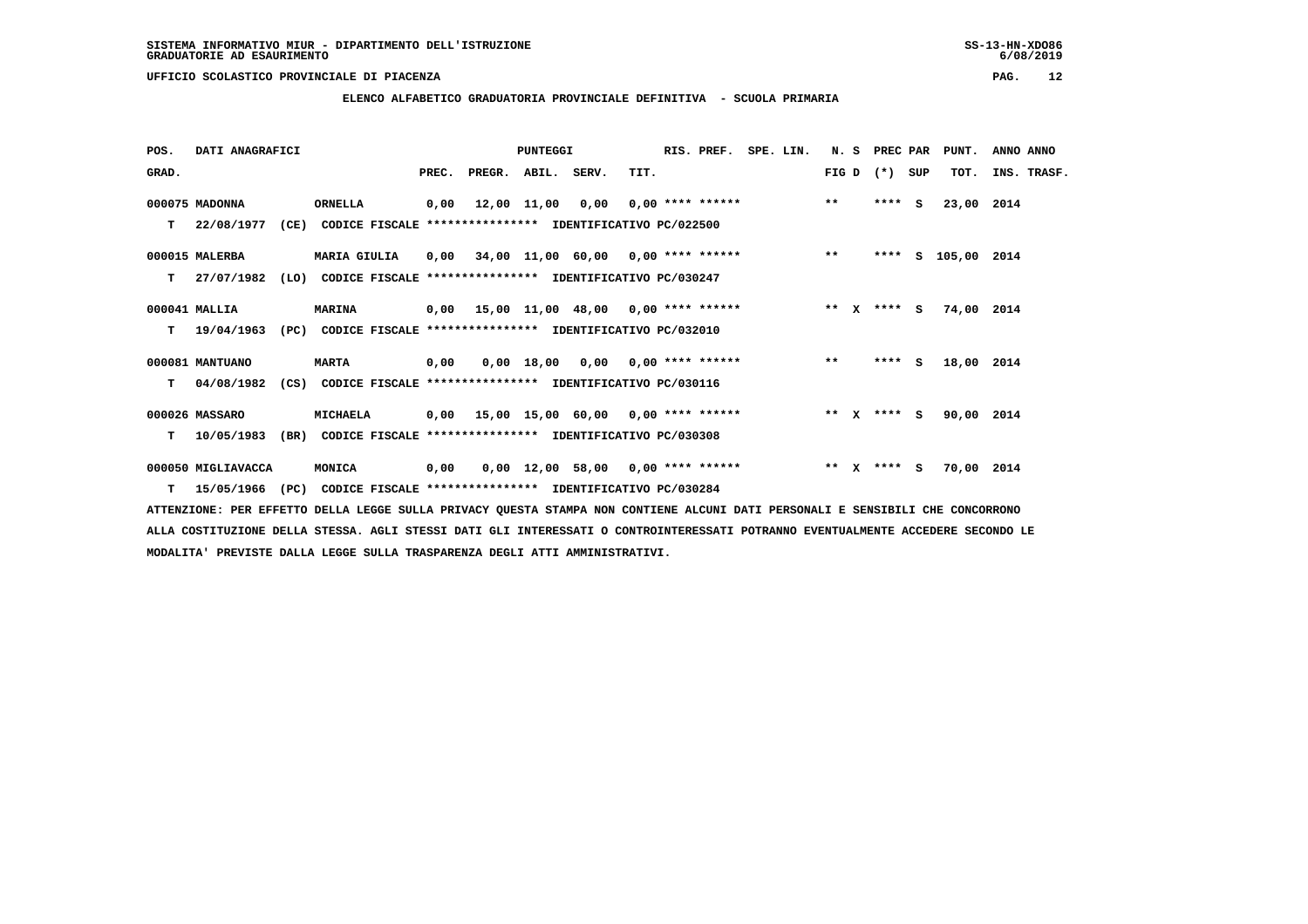## **ELENCO ALFABETICO GRADUATORIA PROVINCIALE DEFINITIVA - SCUOLA PRIMARIA**

| POS.  | DATI ANAGRAFICI  |      |                                                               | PUNTEGGI |                          |  |                                           |      | RIS. PREF. | SPE. LIN. | N. S  | PREC PAR        | PUNT.              | ANNO ANNO   |
|-------|------------------|------|---------------------------------------------------------------|----------|--------------------------|--|-------------------------------------------|------|------------|-----------|-------|-----------------|--------------------|-------------|
| GRAD. |                  |      |                                                               |          | PREC. PREGR. ABIL. SERV. |  |                                           | TIT. |            |           |       | FIG D $(*)$ SUP | TOT.               | INS. TRASF. |
|       | 000001 MITIDIERI |      | ANGELA KATIA                                                  | 0,00     |                          |  | 50,00 11,00 60,00 3,00 **** ****** *** ** |      |            |           |       |                 | **** S 124,00 2014 |             |
| т     | 20/11/1975       |      | (PZ) CODICE FISCALE **************** IDENTIFICATIVO PC/030459 |          |                          |  |                                           |      |            |           |       |                 |                    |             |
|       | 000094 MOLINARI  |      | LUCIA                                                         | 0,00     |                          |  | 0,00 13,00 0,00 0,00 **** ******          |      |            |           | $***$ | $***$ S         | 13,00 2014         |             |
| т     | 30/11/1971       | (PC) | CODICE FISCALE **************** IDENTIFICATIVO PC/031264      |          |                          |  |                                           |      |            |           |       |                 |                    |             |
|       | 000039 MOSCHINI  |      | <b>KATIA</b>                                                  | 0,00     |                          |  | $9,00$ 18,00 48,00 0,00 **** ******       |      |            |           |       | $*** x*** s$    | 75,00 2014         |             |
| т     | 01/03/1983       |      | (PC) CODICE FISCALE **************** IDENTIFICATIVO PC/030530 |          |                          |  |                                           |      |            |           |       |                 |                    |             |
|       | 000067 ORECCHIO  |      | <b>CESARE</b>                                                 | 0,00     |                          |  | 2,00 11,00 24,00 0,00 **** ******         |      |            |           | $***$ | $***$ S         | 37,00 2014         |             |
| т     | 06/04/1969       | (VV) | CODICE FISCALE **************** IDENTIFICATIVO PC/032061      |          |                          |  |                                           |      |            |           |       |                 |                    |             |
|       | 000077 PASQUALI  |      | <b>SIMONE</b>                                                 | 0,00     |                          |  | 8,00 13,00 0,00 0,00 **** ******          |      |            |           |       | $***$ X $***$ S | 21,00 2014         |             |
| т     | 14/10/1978       | (PC) | CODICE FISCALE **************** IDENTIFICATIVO PC/029974      |          |                          |  |                                           |      |            |           |       |                 |                    |             |
|       | 000069 PECORARO  |      | ANNA                                                          | 0,00     |                          |  | $3,00$ 13,00 12,00 6,00 **** ******       |      |            |           | $***$ | $***$ S         | 34,00 2014         |             |
| т     | 30/09/1981       |      | (SA) CODICE FISCALE **************** IDENTIFICATIVO PC/033274 |          |                          |  |                                           |      |            |           |       |                 |                    |             |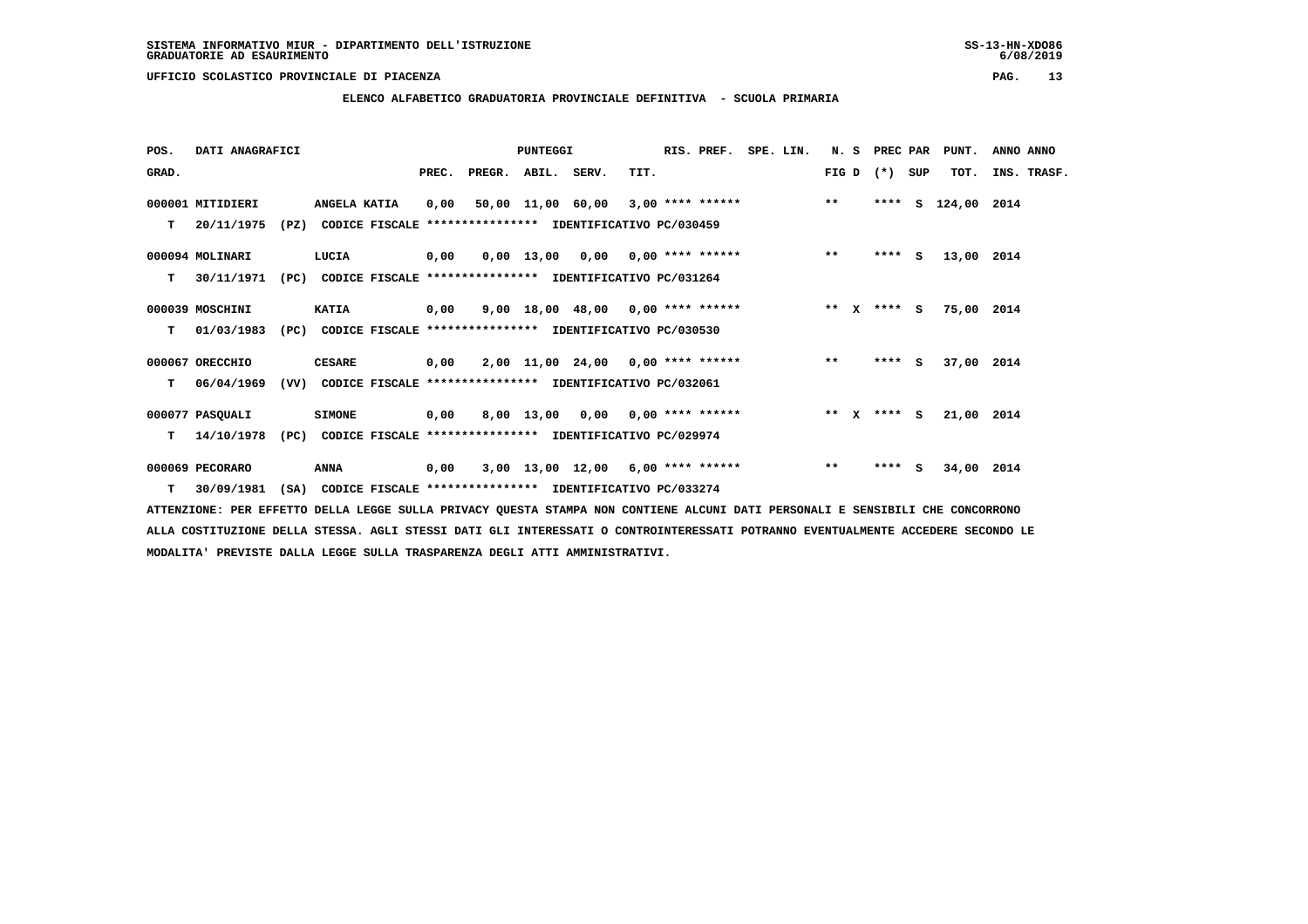## **ELENCO ALFABETICO GRADUATORIA PROVINCIALE DEFINITIVA - SCUOLA PRIMARIA**

| POS.        | DATI ANAGRAFICI  |                                                                           | PUNTEGGI |                          |  |                                                                     |      | RIS. PREF. | SPE. LIN. |                 | N. S PREC PAR | PUNT.              | ANNO ANNO   |
|-------------|------------------|---------------------------------------------------------------------------|----------|--------------------------|--|---------------------------------------------------------------------|------|------------|-----------|-----------------|---------------|--------------------|-------------|
| GRAD.       |                  |                                                                           |          | PREC. PREGR. ABIL. SERV. |  |                                                                     | TIT. |            |           | FIG D $(*)$ SUP |               | TOT.               | INS. TRASF. |
|             | 000023 PENNINI   | BARBARA                                                                   |          |                          |  | 0,00 26,00 12,00 56,00 0,00 **** ****** *** **                      |      |            |           |                 | $***5$        | 94,00 2014         |             |
|             |                  | T 24/06/1972 (PC) CODICE FISCALE *************** IDENTIFICATIVO PC/030320 |          |                          |  |                                                                     |      |            |           |                 |               |                    |             |
|             | 000030 PICCHIONI | <b>GIOVANNA</b>                                                           |          |                          |  | 0,00 63,00 0,00 24,00 0,00 **** ****** *** **                       |      |            |           |                 | $***$ S       | 87,00 2014         |             |
|             | $T = 26/09/1971$ | (PC) CODICE FISCALE **************** IDENTIFICATIVO PC/030515             |          |                          |  |                                                                     |      |            |           |                 |               |                    |             |
|             | 000022 PISTARA   | CONCETTA MARI 0,00 82,00 14,00 0,00 0,00 **** ****** ***** **             |          |                          |  |                                                                     |      |            |           |                 | $***5$        | 96,00 2014         |             |
|             | $T = 06/03/1983$ | (CT) CODICE FISCALE **************** IDENTIFICATIVO PC/030301             |          |                          |  |                                                                     |      |            |           |                 |               |                    |             |
|             | $000098$ POLITI  | <b>MARIA CRISTIN</b>                                                      |          |                          |  | 0,00 0,00 12,00 0,00 0,00 **** ****** **** *** ** **** S 12,00 2014 |      |            |           |                 |               |                    |             |
|             | $T = 25/09/1973$ | (PC) CODICE FISCALE **************** IDENTIFICATIVO PC/030236             |          |                          |  |                                                                     |      |            |           |                 |               |                    |             |
|             | 000012 PRINCIPI  | <b>MICHELA</b>                                                            |          |                          |  | 0,00 49,00 0,00 60,00 0,00 **** ****** *** **                       |      |            |           |                 |               | **** S 109,00 2014 |             |
|             |                  | T 09/04/1970 (PC) CODICE FISCALE *************** IDENTIFICATIVO PC/030990 |          |                          |  |                                                                     |      |            |           |                 |               |                    |             |
| 000003 RAGO |                  | LUIGI                                                                     |          |                          |  | 0,00 46,00 15,00 60,00 0,00 **** ****** *** **                      |      |            |           |                 |               | **** S 121,00 2014 |             |
|             | 03/03/1983       | (SA) CODICE FISCALE **************** IDENTIFICATIVO PC/030057             |          |                          |  |                                                                     |      |            |           |                 |               |                    |             |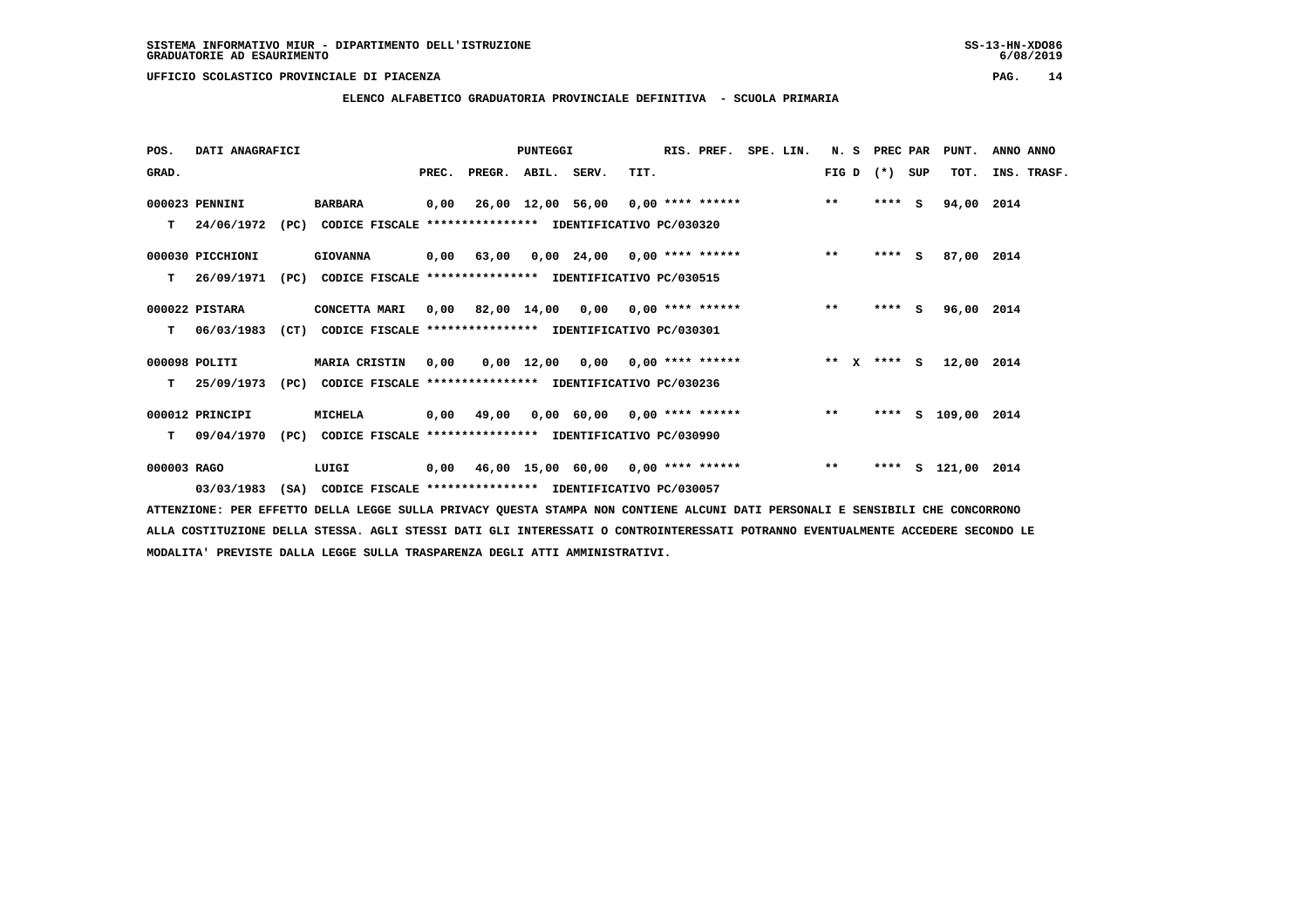**ELENCO ALFABETICO GRADUATORIA PROVINCIALE DEFINITIVA - SCUOLA PRIMARIA**

| POS.         | DATI ANAGRAFICI  |      |                                                               | <b>PUNTEGGI</b> |                    |  |                                                        |      | RIS. PREF. | SPE. LIN. | N. S         | PREC PAR |     | PUNT.              | ANNO ANNO   |  |
|--------------|------------------|------|---------------------------------------------------------------|-----------------|--------------------|--|--------------------------------------------------------|------|------------|-----------|--------------|----------|-----|--------------------|-------------|--|
| GRAD.        |                  |      |                                                               | PREC.           | PREGR. ABIL. SERV. |  |                                                        | TIT. |            |           | $FIG D (*)$  |          | SUP | TOT.               | INS. TRASF. |  |
|              | 000053 RAMPULLA  |      | <b>FRANCESCO</b>                                              | 0,00            |                    |  | $0,00$ 12,00 52,00 0,00 **** ****** *** **             |      |            |           |              | ****     | - S | 64,00              | 2019 2019   |  |
| T.           | 09/08/1962       | (ME) | CODICE FISCALE **************** IDENTIFICATIVO PC/034337      |                 |                    |  |                                                        |      |            |           |              |          |     |                    |             |  |
|              | 000006 RANCATI   |      | <b>VALENTINA</b>                                              |                 |                    |  | 0,00 48,00 11,00 60,00 0,00 **** ******                |      |            |           | $* *$        |          |     | **** S 119,00 2014 |             |  |
| т            | 22/10/1981       | (PC) | CODICE FISCALE **************** IDENTIFICATIVO PC/030104      |                 |                    |  |                                                        |      |            |           |              |          |     |                    |             |  |
| 000037 SABA  |                  |      | MARIAPIETRINA                                                 | 0,00            |                    |  | $3,00$ 12,00 60,00 0,00 **** ******                    |      |            |           | $*** x*** s$ |          |     | 75,00 2014         |             |  |
| T.           | 21/08/1972       |      | (NU) CODICE FISCALE **************** IDENTIFICATIVO PC/030172 |                 |                    |  |                                                        |      |            |           |              |          |     |                    |             |  |
| 000057 SACCA |                  |      | <b>EMANUELA</b>                                               | 0,00            |                    |  | $0.00$ 11.00 46.00 0.00 **** ******                    |      |            |           | $***$        | $***$ S  |     | 57,00 2014         |             |  |
| т            | 12/07/1973       | (ME) | CODICE FISCALE **************** IDENTIFICATIVO PC/032107      |                 |                    |  |                                                        |      |            |           |              |          |     |                    |             |  |
|              | 000076 SALZILLO  |      | LAURA                                                         |                 |                    |  | $0,00$ $10,00$ $12,00$ $0,00$ $0,00$ $***$ **** ****** |      |            |           | $***$        | $***$ S  |     | 22,00 2014         |             |  |
| т            | 11/12/1966       | (CE) | CODICE FISCALE **************** IDENTIFICATIVO PC/031400      |                 |                    |  |                                                        |      |            |           |              |          |     |                    |             |  |
| 000034 SARTI |                  |      | <b>ROBERTA</b>                                                | 0,00            |                    |  | 59,00 13,00 0,00 9,00 **** ******                      |      |            |           | $***$        | $***$ S  |     | 81,00 2014         |             |  |
|              | $T = 04/08/1967$ | (ME) | CODICE FISCALE **************** IDENTIFICATIVO PC/030682      |                 |                    |  |                                                        |      |            |           |              |          |     |                    |             |  |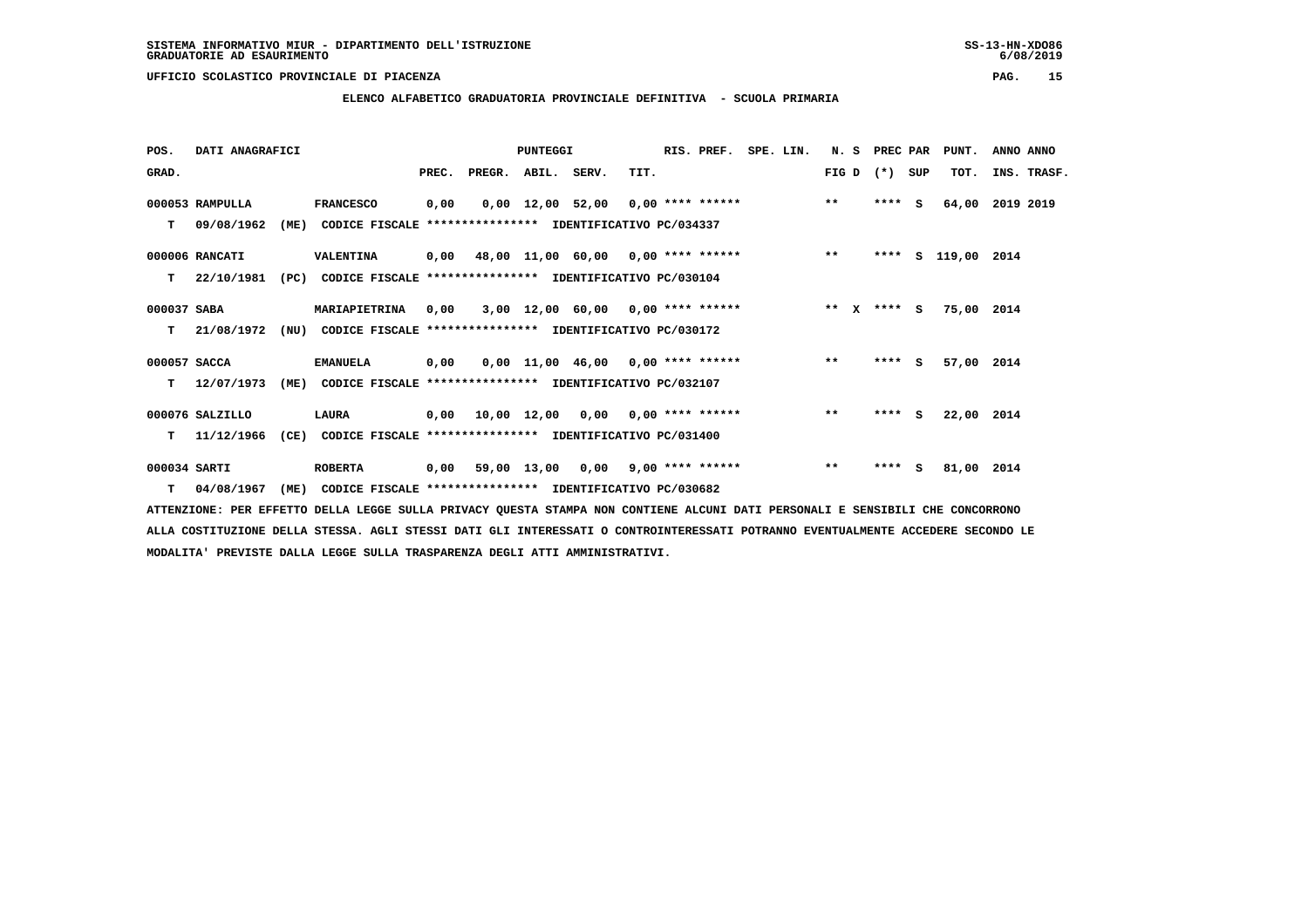## **ELENCO ALFABETICO GRADUATORIA PROVINCIALE DEFINITIVA - SCUOLA PRIMARIA**

| POS.         | DATI ANAGRAFICI    |      |                                                               | PUNTEGGI |                    |            |                                                 |      | RIS. PREF.                      | SPE. LIN. | N. S            | PREC PAR | PUNT.              | ANNO ANNO   |
|--------------|--------------------|------|---------------------------------------------------------------|----------|--------------------|------------|-------------------------------------------------|------|---------------------------------|-----------|-----------------|----------|--------------------|-------------|
| GRAD.        |                    |      |                                                               | PREC.    | PREGR. ABIL. SERV. |            |                                                 | TIT. |                                 |           | FIG D $(*)$ SUP |          | TOT.               | INS. TRASF. |
|              | 000095 SARTORI     |      | <b>NICOLETTA</b>                                              | 0,00     |                    | 0,00 12,00 |                                                 |      | $0,00$ $0,00$ **** ****** ** ** |           |                 | $***$ S  | 12,00              | 2000        |
|              | 09/10/1964         |      | (PC) CODICE FISCALE **************** IDENTIFICATIVO PC/020161 |          |                    |            |                                                 |      |                                 |           |                 |          |                    |             |
|              | 000082 SCARANI     |      | LAURA                                                         | 0,00     |                    |            | 6,00 11,00 0,00 0,00 **** ******                |      |                                 |           | $***$           | $***$ S  | 17,00 2014         |             |
| т            | 16/09/1978         | (PC) | CODICE FISCALE **************** IDENTIFICATIVO PC/030332      |          |                    |            |                                                 |      |                                 |           |                 |          |                    |             |
| 000065 SILVA |                    |      | CHIARA                                                        | 0,00     |                    |            | $7,00$ 15,00 24,00 0,00 **** ******             |      |                                 |           | $*** x*** s$    |          | 46,00 2014         |             |
| т            | 20/10/1975         | (AR) | CODICE FISCALE **************** IDENTIFICATIVO PC/030534      |          |                    |            |                                                 |      |                                 |           |                 |          |                    |             |
| 000018 SORCE |                    |      | <b>GIOVANNA</b>                                               | 0,00     |                    |            | 30,00 13,00 58,00 0,00 **** ****** *** **       |      |                                 |           |                 |          | **** S 101,00 2014 |             |
| т            | 29/07/1968         | (EE) | CODICE FISCALE **************** IDENTIFICATIVO PC/030484      |          |                    |            |                                                 |      |                                 |           |                 |          |                    |             |
|              | 000059 SPADARO     |      | <b>PALMA</b>                                                  | 0,00     |                    |            | $2,00$ 15,00 36,00 0,00 **** ******             |      |                                 |           | $***$           | $***$ S  | 53,00 2014         |             |
| т            | 20/03/1968         | (TA) | CODICE FISCALE **************** IDENTIFICATIVO PC/030183      |          |                    |            |                                                 |      |                                 |           |                 |          |                    |             |
|              | 000071 STARRANTINO |      | RITA                                                          | 0,00     |                    |            | $11,00$ $11,00$ $9,00$ $0,00$ $***$ **** ****** |      |                                 |           | $***$           | $***$ S  | 31,00 2014         |             |
| T.           | 28/02/1973         |      | (AG) CODICE FISCALE **************** IDENTIFICATIVO PC/032113 |          |                    |            |                                                 |      |                                 |           |                 |          |                    |             |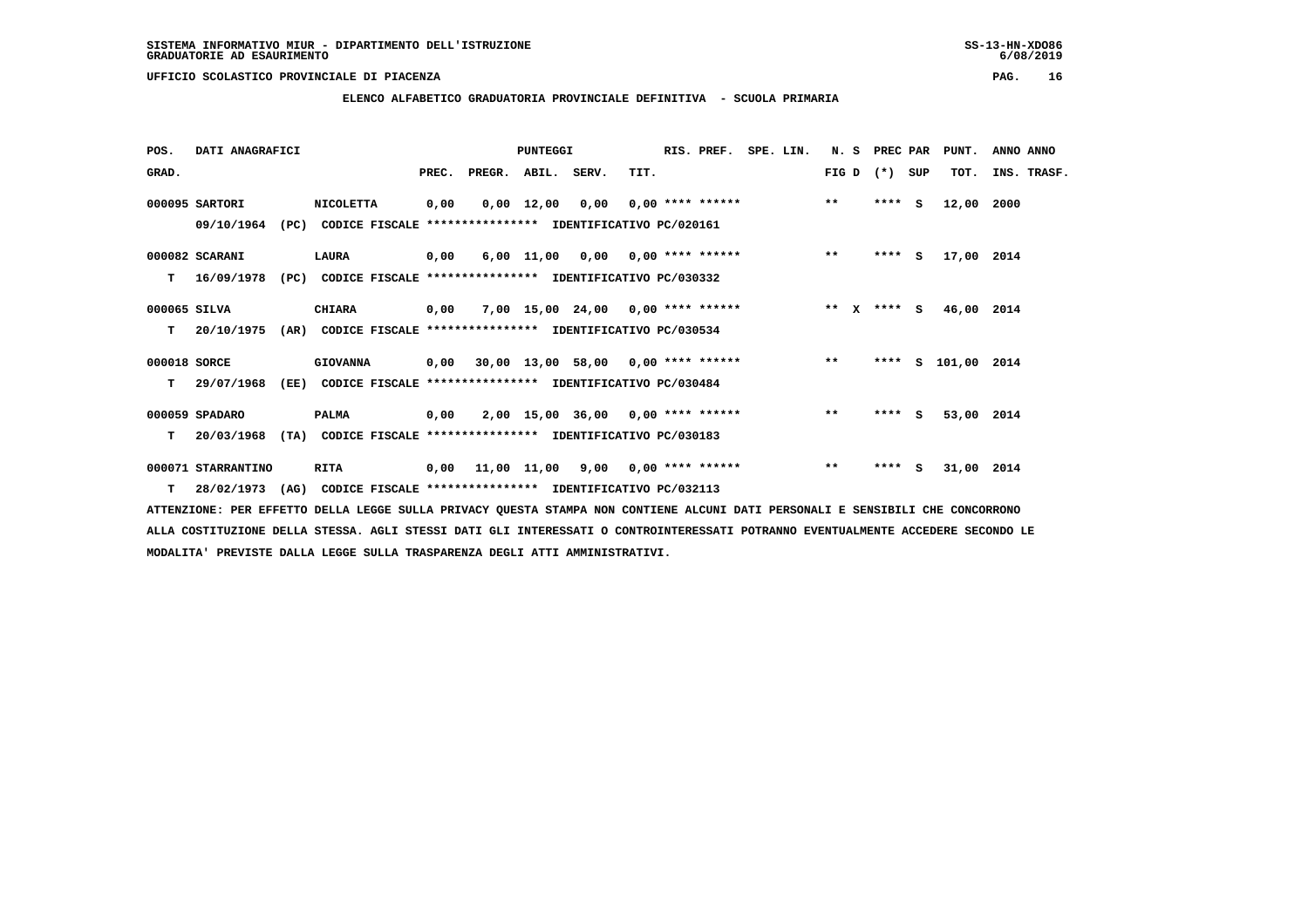## **ELENCO ALFABETICO GRADUATORIA PROVINCIALE DEFINITIVA - SCUOLA PRIMARIA**

| POS.  | DATI ANAGRAFICI    |      |                                                                          |       |                    | PUNTEGGI           |                                           |      | RIS. PREF.                | SPE. LIN. |  |       | N. S |                 | PREC PAR | PUNT.      | ANNO ANNO   |
|-------|--------------------|------|--------------------------------------------------------------------------|-------|--------------------|--------------------|-------------------------------------------|------|---------------------------|-----------|--|-------|------|-----------------|----------|------------|-------------|
| GRAD. |                    |      |                                                                          | PREC. | PREGR. ABIL. SERV. |                    |                                           | TIT. |                           |           |  |       |      | FIG D $(*)$ SUP |          | тот.       | INS. TRASF. |
|       | 000097 TAGLIAFERRI |      | <b>ANGELA</b>                                                            | 0,00  |                    | $0,00 \quad 12,00$ | 0,00                                      |      | $0,00$ **** ****** *** ** |           |  |       |      | $***$ S         |          | 12,00      | 2014        |
| т     |                    |      | 16/03/1971 (PC) CODICE FISCALE **************** IDENTIFICATIVO PC/030931 |       |                    |                    |                                           |      |                           |           |  |       |      |                 |          |            |             |
|       | 000019 TAGLIAFERRI |      | <b>STEFANIA</b>                                                          |       |                    |                    | $0,00$ 21,00 15,00 60,00 3,00 **** ****** |      |                           |           |  |       |      | ** x **** S     |          | 99,00 2014 |             |
| т     | 15/09/1966         | (PC) | CODICE FISCALE **************** IDENTIFICATIVO PC/030770                 |       |                    |                    |                                           |      |                           |           |  |       |      |                 |          |            |             |
|       | 000049 TARANTINO   |      | <b>SIMONA</b>                                                            |       |                    |                    | $0,00$ 33,00 14,00 24,00 0,00 **** ****** |      |                           |           |  | $***$ |      | $***$ S         |          | 71,00 2014 |             |
| т     | 28/01/1977         | (NA) | CODICE FISCALE **************** IDENTIFICATIVO PC/030531                 |       |                    |                    |                                           |      |                           |           |  |       |      |                 |          |            |             |
|       | 000093 TESTAGUZZA  |      | GIORGIA                                                                  | 0,00  |                    |                    | $0.00$ 13.00 0.00 0.00 **** ******        |      |                           |           |  |       |      | ** x **** S     |          | 13,00 2014 |             |
| т     | 27/06/1973         |      | (PC) CODICE FISCALE **************** IDENTIFICATIVO PC/030985            |       |                    |                    |                                           |      |                           |           |  |       |      |                 |          |            |             |
|       | 000040 TORREBIANCA |      | <b>MARIA</b>                                                             | 0,00  |                    |                    | $3,00$ 15,00 56,00 0,00 **** ******       |      |                           |           |  |       |      | ** x **** S     |          | 74,00 2014 |             |
| т     | 05/08/1982         | (TP) | CODICE FISCALE **************** IDENTIFICATIVO PC/030983                 |       |                    |                    |                                           |      |                           |           |  |       |      |                 |          |            |             |
|       | 000104 TOSCIRI     |      | <b>FEDERICA</b>                                                          | 0,00  |                    | 0,00 11,00         |                                           |      | $0,00$ $0,00$ **** ****** |           |  |       |      | ** X **** S     |          | 11,00 2014 |             |
|       | $T = 02/07/1968$   | (PC) | CODICE FISCALE **************** IDENTIFICATIVO PC/030603                 |       |                    |                    |                                           |      |                           |           |  |       |      |                 |          |            |             |